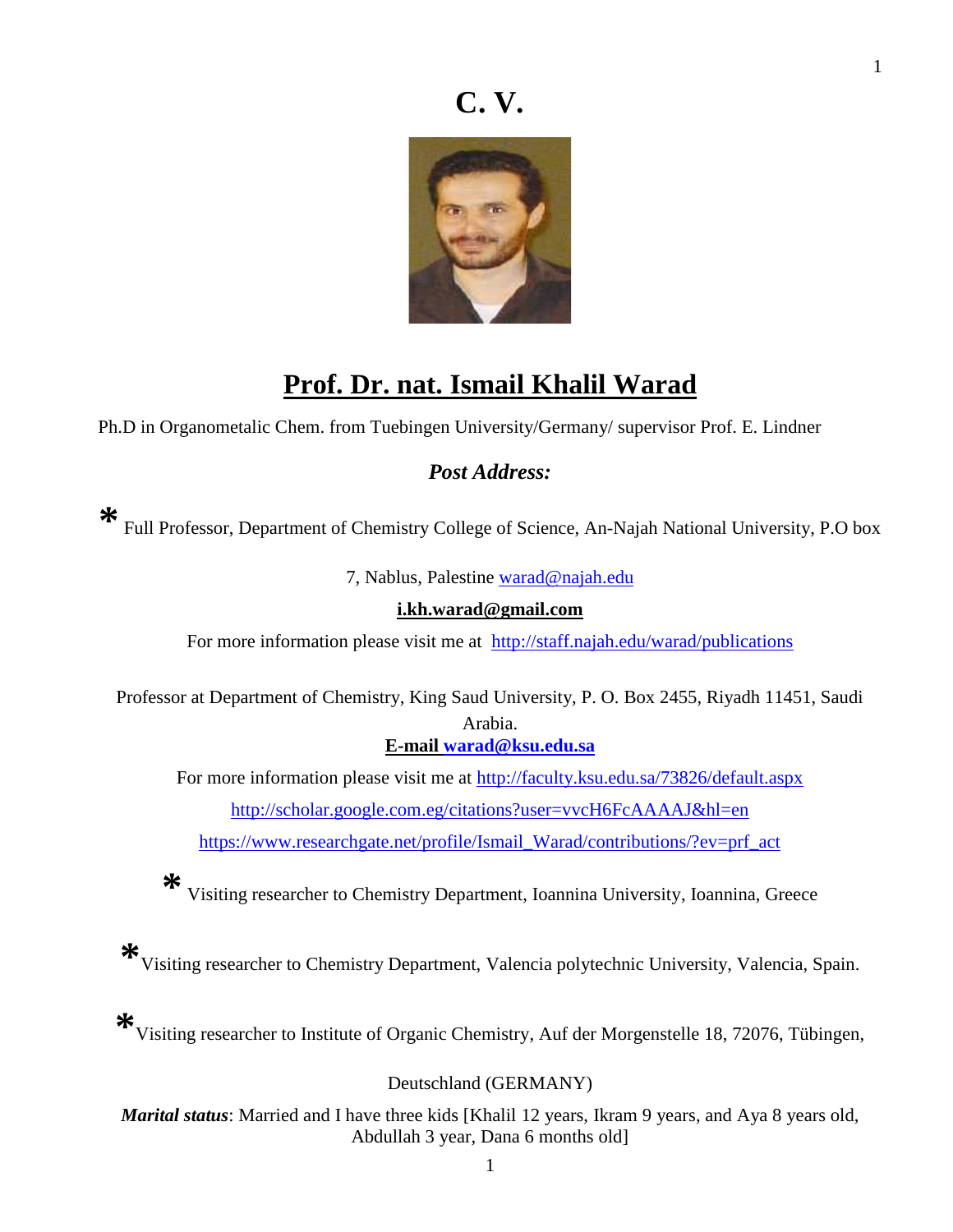#### **Publications:**

#### **Submitted.**

- 1- Taibi Ben Hadda, Vijay Masand, Naziyanaz B. Pathan, Ali Parvez, **Ismail Warad**, Usama Shaheen, Ammar Bader and Mohamad Aljofan, POM Analyses of Raltegravir Derivatives: A New Reflection Enlighting the Mechanism of HIV-Integrase Inhibition, *Research on Chemical Intermediates* 2014
- 2- Nabil Al-Zaqri, Mohammed Suleiman, Mousa Al-Noaimi , Belkheir Hammouti, Smaail Radi, Taibi Ben Hadda, Ahmed Boshaala and **Ismail Warad** New Catalyst RuCl<sub>2</sub>{H<sub>2</sub>C=C(CH<sub>2</sub>PPh<sub>2</sub>)<sub>2</sub>}/  $H_2NCH_2CH_2NHCH_2-CH_2CH_2Si(OCH_3)$ <sub>3</sub> in Homogenous and Heterogeneous: Synthesis, Spectral, Thermal and their Catalytic Activity in Hydrogenation of Cinnamic Aldehyde, *Int. J. Mol. Sci.*2014, *15*, 1-x; doi:10.3390/ijms140x000x
- 3- **Ismail Warad** et al Crystal structure of Di(2-pyridinyl)methenone N-(2-pyridinyl)hydrazone C16H13N5, Z. Kryst. NCS 229 (2014).
- 4- **Ismail Warad** et al Anti-corrosive Properties and Quantum Chemical Study of (Methoxybenzylidene)Aniline and (4-Methoxybenzylidene)-4-Nitroaniline Coating on Mild Steel in Molar Hydrochloric. Int. J. Electrochem. Sci., 9 (2014).
- 5- Orange H. M. Odeh, Mohammed A. Al-Nuri, Belkheir Hammouti, Taibi B. Hadda, **Ismail Warad**, Isolation of Anticancer Natural Ingredients from Sour, Physical Chemical News, 2014.
- 6- **Ismail Warad,** et al, *Cis*-[Dichloro-Ruthenium(1,4-bis(diphenylphosphino)butane)(2,2 dimethyl-1,3-propanediamine)].CH2Cl2 Complex: Synthesis, Spectral, EXAF, EDX, Thermal and Single Crystal Structure Analyses, Arab. J. Chem. 2014.
- 7- Taibi Ben Hadda1, Vijay Masand, Naziyanaz B. Pathan, Ali Parvez, **Ismail Warad,** Usama Shaheen, Ammar Bader, Mohamad Aljofan POM Analyses of Raltegravir Derivatives: A New Reflection Enlighting the Mechanism of HIV-Integrase Inhibition, Research on Chemical Intermediates, 2014.
- 8- Moulay H. Youssoufi, Pramod K. Sahu, Praveen K. Sahu, Dau D. Agarwal, Shazia Sultana, Mushtaq Ahmad, **Ismail Warad**, and Taibi B. Hadda Evaluation of 4-aryl substituted 3,4 dihydropyrimidinone derivatives of curcumin for antimicrobial and antitumor activities using POM analyses in comparison with experimental data to realization of ideal confirmation, Arabian Journal of Chemistry 2014.

#### **Chapter in a Book**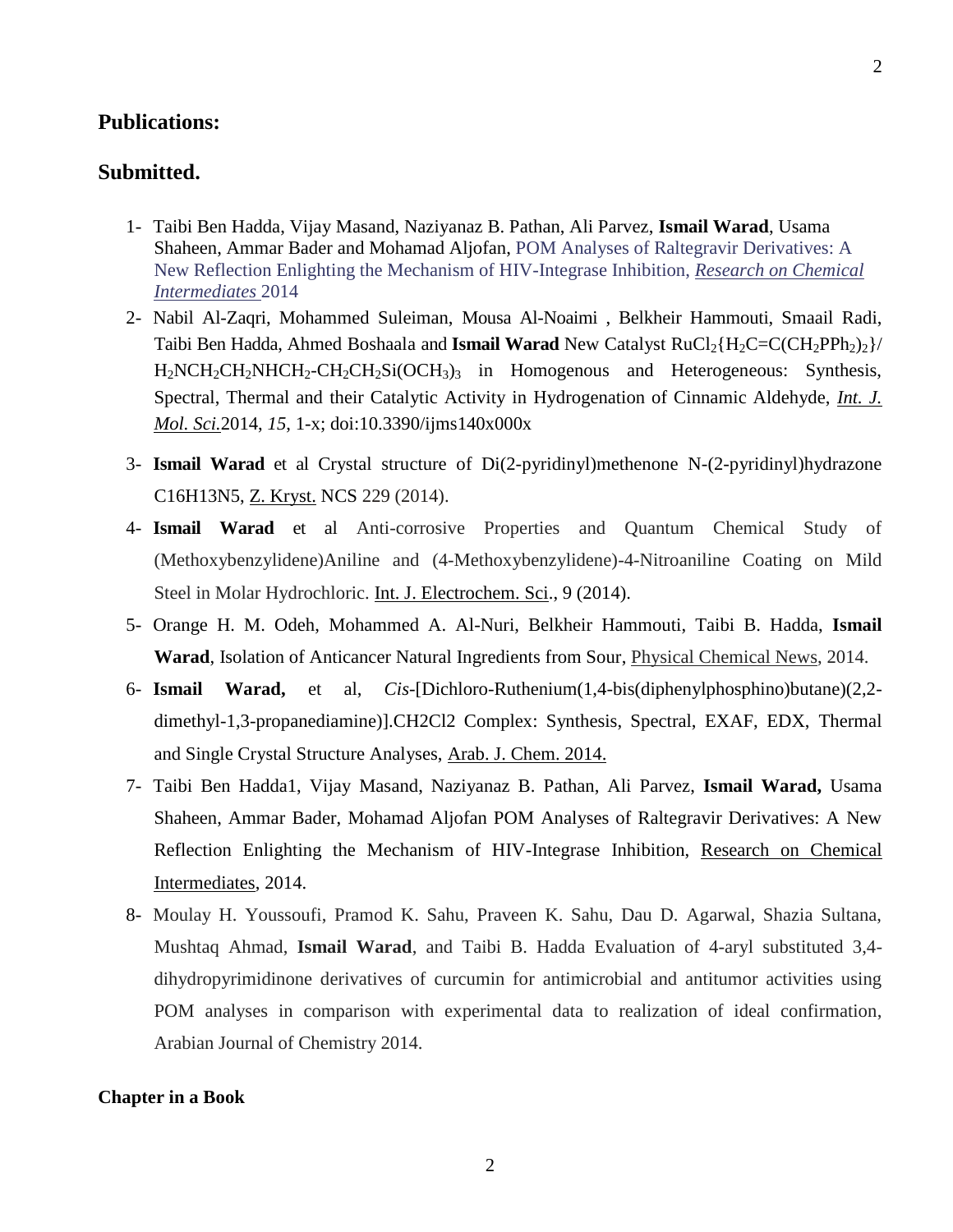- A. Zarrouk, H. Zarrok, R. Salghi, B. Hammouti, R. Touir, **I. Warad**, F. Bentiss, H. Abou El Makarim, N. Benchat, Quantum Chemical Study of Some Triazoles Compounds as Corrosion Inhibitors of Copper in Acid Media, Ch3, pp 30-44, Lap Lambert Academic publisher 2012.
- B. A. Zarrouk, H. Zarrok, R. Salghi, B. Hammouti, S.S. Al-Deyab, R. Touzani1,M. Bouachrine, **I. Warad**, T. B. Hadda, Theoretical Investigation on the Corrosion Inhibition of Copper by Quinoxaline Derivatives in Nitric Acid Solution, Ch4, pp 45-60, Lap Lambert Academic publisher 2012

#### **Patents**

Saud Resayes, **Ismail Warad**, M. Iqbal Choudhary, Atia-tul-Wahab and Saima Rasheed, **Heterocyclic**

**Schiff's Bases as Novel and New Antiglycation Agents, US patent, 2013, no 00000600162.**

| United States Patent and Trademark Office                                                                                   |                               |               |                                                                                       | СУЛТИНЕ УЛУУН УУ ГЭНЕУЛ ИЛУН ЭМТЕР ТӨӨРӨЛӨН ОНО<br>Ground Strucer Parent and Combining Clether<br>$\mathcal{O}_{\mathcal{O}}$ , and $\mathcal{O}_{\mathcal{O}}$ , and $\mathcal{O}_{\mathcal{O}}$ , the positive of the first state $\mathcal{O}_{\mathcal{O}}$ , and $\mathcal{O}_{\mathcal{O}}$ , and $\mathcal{O}_{\mathcal{O}}$ , and $\mathcal{O}_{\mathcal{O}}$ , and $\mathcal{O}_{\mathcal{O}}$ , and $\mathcal{O}_{\mathcal{O}}$ , and $\mathcal$<br>SAAL BEAC                                                                                                                                                                                                                    |                                                                                                              |  |
|-----------------------------------------------------------------------------------------------------------------------------|-------------------------------|---------------|---------------------------------------------------------------------------------------|--------------------------------------------------------------------------------------------------------------------------------------------------------------------------------------------------------------------------------------------------------------------------------------------------------------------------------------------------------------------------------------------------------------------------------------------------------------------------------------------------------------------------------------------------------------------------------------------------------------------------------------------------------------------------------------------|--------------------------------------------------------------------------------------------------------------|--|
| <b>SPEED CONTROL</b><br>NONEGER                                                                                             | <b>ETIMOS</b><br>371-c1006.1. | रा उरा<br>www | 2010/01/2010 ROCCO                                                                    | A. . 2010 X RG. NO.                                                                                                                                                                                                                                                                                                                                                                                                                                                                                                                                                                                                                                                                        | 10131.4045<br>IND CLAIMS                                                                                     |  |
| 145757.956                                                                                                                  | 122424720013                  | 146,591       | T5174                                                                                 | 2012.11.31                                                                                                                                                                                                                                                                                                                                                                                                                                                                                                                                                                                                                                                                                 | ٠,                                                                                                           |  |
| 27134                                                                                                                       |                               |               |                                                                                       |                                                                                                                                                                                                                                                                                                                                                                                                                                                                                                                                                                                                                                                                                            | <b>CONFIRMATION NO. 5109</b><br><b>CORRECTED FILING RECEIPT</b>                                              |  |
| SAREARAZ K. NIAZI<br>Therapeutic Proteins International, LLC<br>3440 S. Desirborn Street<br>Suite 300<br>Chicacio, IL GOG16 |                               |               |                                                                                       |                                                                                                                                                                                                                                                                                                                                                                                                                                                                                                                                                                                                                                                                                            |                                                                                                              |  |
|                                                                                                                             |                               |               |                                                                                       |                                                                                                                                                                                                                                                                                                                                                                                                                                                                                                                                                                                                                                                                                            | Date Malled: $D4/17/2D13$                                                                                    |  |
|                                                                                                                             |                               |               |                                                                                       |                                                                                                                                                                                                                                                                                                                                                                                                                                                                                                                                                                                                                                                                                            | application must include the following identification information: the U.S. APPLICATION NUMBER, FILING DATE, |  |
|                                                                                                                             |                               |               |                                                                                       | NAME OF APPLICANT, and TITLE OF INVENTION. Fees transmitted by check or draft are subject to collection.<br>Please venty the accuracy of the data presented on this receipt. If an error la noted on this Filling Receipt, please<br>submit a written request for a Filing Receipt Correction. Please provide a copy of this Filing Receipt with the<br>changes noted thereon. It you received a "Notice to File Missing Parts" for this application, please submit<br>any corrections to this Filing Receipt with your reply to the Notice. When the USPTO processes the reply<br>to the Notice, the USPTO will generate another Filling Becelpt Incorporating the requested corrections. |                                                                                                              |  |
| Inventor(s)                                                                                                                 |                               |               |                                                                                       |                                                                                                                                                                                                                                                                                                                                                                                                                                                                                                                                                                                                                                                                                            |                                                                                                              |  |
|                                                                                                                             |                               |               | Saud Ibrahim Al-Resayes, Riyadh, SAUDI ARABIA.                                        |                                                                                                                                                                                                                                                                                                                                                                                                                                                                                                                                                                                                                                                                                            |                                                                                                              |  |
|                                                                                                                             |                               |               | Ismail Warad, Nablus, WEST HANKR3AZA;<br>Mohammed A. Al-Nuri: Nablus, WEST BANK CAZA. |                                                                                                                                                                                                                                                                                                                                                                                                                                                                                                                                                                                                                                                                                            |                                                                                                              |  |
|                                                                                                                             |                               |               | Muhammad Iqbal Choudhary, Karachi, PAKISTAN:                                          |                                                                                                                                                                                                                                                                                                                                                                                                                                                                                                                                                                                                                                                                                            |                                                                                                              |  |
| Applicant(a)                                                                                                                |                               |               | Alia-lul Wahab, Karachi, PAKISTAN,<br>Saima Pashend, Kacachi, PARISTAN;               |                                                                                                                                                                                                                                                                                                                                                                                                                                                                                                                                                                                                                                                                                            |                                                                                                              |  |

### **Online 2014-03-14**

- 1. **Ismail Warad**, Mohammad Azam, Saud I. Al-Resayes, Mohd. Shahnawaz Khan, Mohammed Al-Nuri1, Shehdeh Jodeh, Ahmad Husein, Salim F. Haddad, Belkheir Hammouti, Mousa Al- Noaimi Structural studies on Cd(II) complexes incorporating di-2-pyridyl ligand and the X-ray crystal structure of the chloroform solvated DPMNPH/CdI2 complex Inorganic Chemistry Communications, 2014, 43, 155-161. http://www.sciencedirect.com/science/article/pii/S1387700314000926
- 2. Mousa AL-Noaimi, Mohammad I. Choudhary, Firas F. Awwadi, Wamidh H. Talib, Taibi Ben Hadda, Sammer Yousuf, Ashraf Sawafta, **Ismail Warad**, Characterization and biological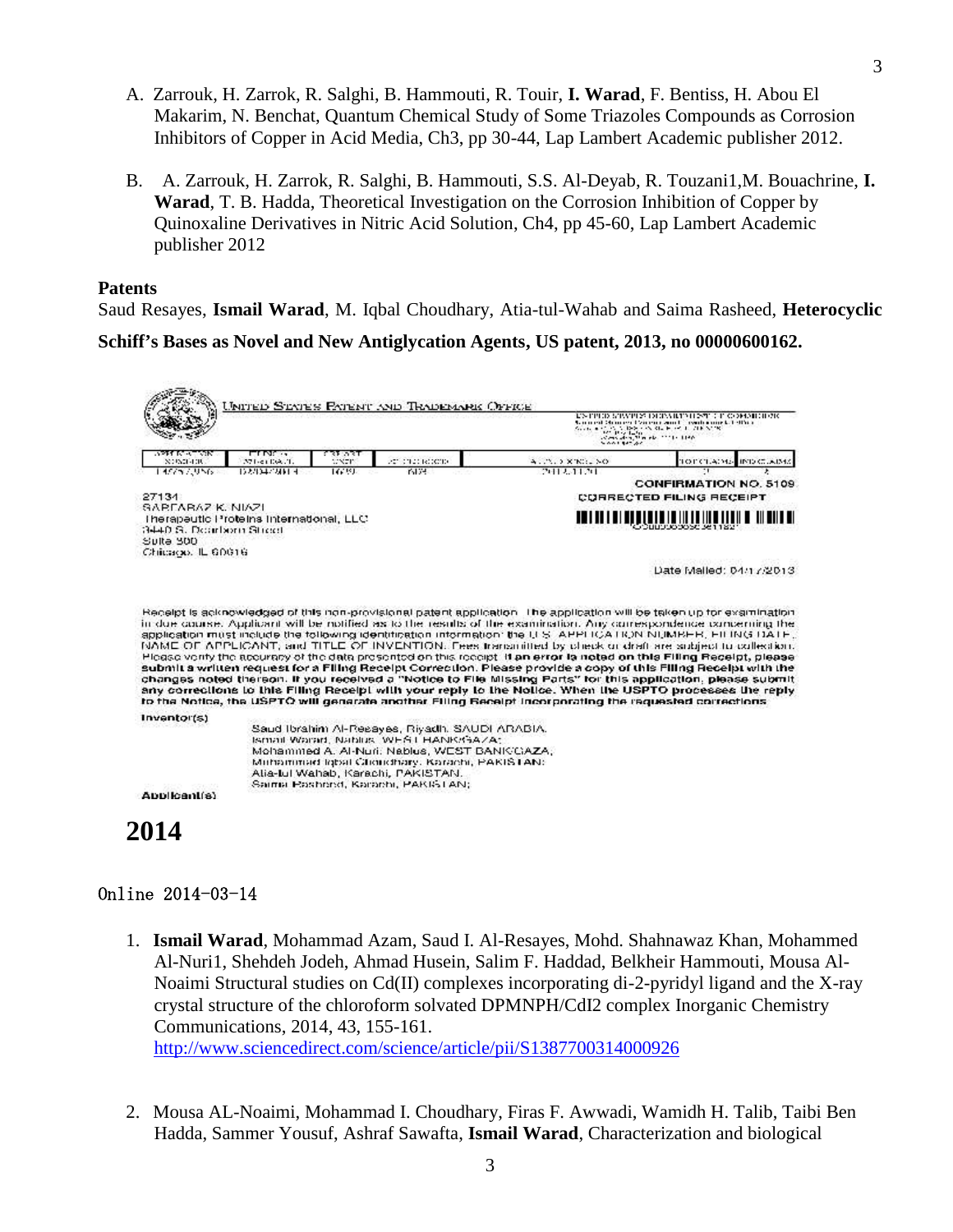activities of two copper(II) complexes with dipropylenetriamine and diamine as ligands, Spectrochimica Acta Part A: Molecular and Biomolecular Spectroscopy, 127, 2014, 225-230. http://www.sciencedirect.com/science/article/pii/S1386142514002030

3. **Ismail Warad**, et al, Design and Structural Studies of Diimine/CdX2 ( $X = Cl$ , I) Complexes based on 2,2-dimethyl-1,3-diaminopropane ligand, Journal of Molecular Structure 1062 (2014) 167–173.

http://www.sciencedirect.com/science/article/pii/S0022286014000180

- 4. L. Bammou, M. Belkhaouda, R. Salghi, O. Benali, A. Zarrouk, S. S. Al-Deyab, **I. Warad,** H. Zarrok, B. Hammouti, Effect of Harmal Extract on the Corrosion of C-steel in Hydrochloric Solution, Int. J. Electrochem. Sci., 9 (2014) 1506 – 1521 http://www.electrochemsci.org/papers/vol9/90301506.pdf
- 5. Mousa Al-Noaimi, Obadah S. Abdel-Rahman, Ismail I. Fasfous, Mohammad El-khateeb, Firas F. Awwadi, **Ismail Warad** Ruthenium(II) bipyridine complexes bearing quinoline-azoimine (NNN) tridentate ligands: synthesis, spectral characterization, electrochemical properties and single-crystal X-ray structure analysis, Spectrochimica Acta Part A: Molecular and Biomolecular Spectroscopy 125 (2014) 375–383 http://www.sciencedirect.com/science/article/pii/S1386142514000961
- 6. Ayman Nafady, Ahmad Hasein, Muneer Abdoh, S. Madan Kumar, K. J. PampaV, N. K. Lokanath and **Ismail Warad**, Crystal structure of 2-phenoxyethyl 2-hydroxybenzoate, C15H14O4 Z. Kryst. NCS 229 (2014) xxx-xxx / DOI 10.1515/ncrs-2014-0029 file:///C:/Users/HP/Downloads/ncrs-2014-0029.aop%20(1).pdf
- 7. Mousa Al-Noaimi, Ayman Nafady, **Ismail Warad**, Rwaida Alshwafy, Ahmad Husein, Wamidh H. Talib, Taibi Ben Hadda, Synthesis, Characterization, Crystal Structure Determination and Antimicrobial Activity of Ru( )/Pd(II) Complexes Comprising  $\eta^2$ -N<sup>1</sup>-(2-aminoethyl)-1,2ethanediamine as a Tridentate Bridging Ligand, Spectrochimica Acta Part A: Molecular and Biomolecular Spectroscopy, 122 (2014) 273–282 http://www.sciencedirect.com/science/article/pii/S1386142513013693
- 8. Taibi B. Hadda Hasna Bendaha Javed Sheikh •Mushtaq Ahmad **Ismail Warad,** Computational POM evaluation of experimental in vitro Trypanosoma cruzi and Mycobacterium tuberculosis inhibition of heterocyclic-2-carboxylic acid (3-cyano-1,4-dinoxidequinoxalin2 yl)amide derivatives , Medicinal Chemistry Research 2014, Volume 23, Issue 4, pp 1956-1965 http://link.springer.com/article/10.1007%2Fs00044-013-0781-3
- 9. **Ismail Warad,** Mousa Al-Noaimi, Obadah S. Abdel-Rahman, Firas F. Awwadi, Belkheir Hammouti, Taibi B. Hadda, Trans/cis isomerization of  $[RuCl2{H2C=C(CH2PPh2)2}$ }(diamine)] complexes: Synthesis, spectral, crystal structure and DFT calculations and catalytic activity in the hydrogenation of a,b-unsaturated ketones, Spectrochimica Acta Part A: Molecular and Biomolecular Spectroscopy 117 (2014) 250–258. http://www.sciencedirect.com/science/article/pii/S1386142513008937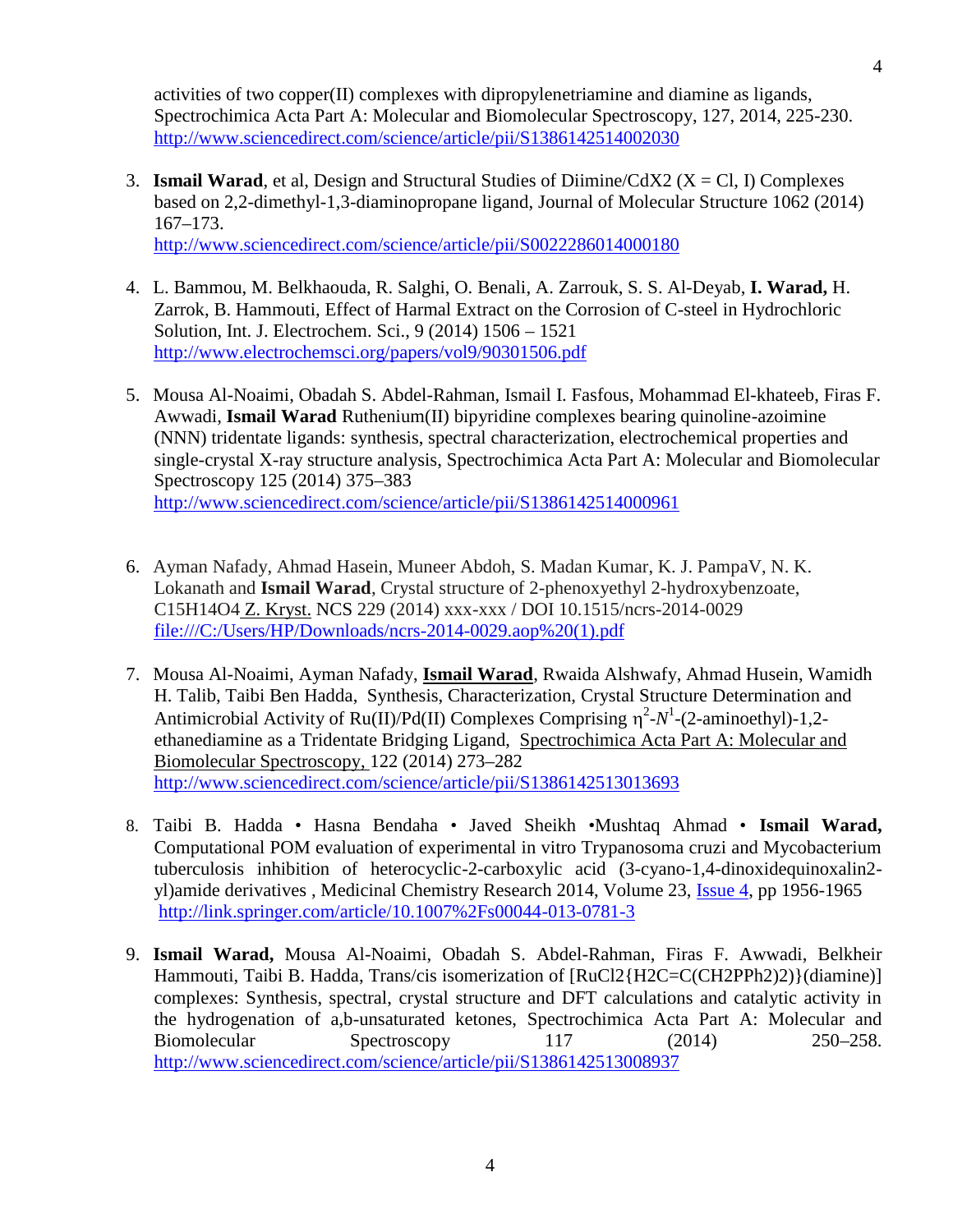- 10. **Warad I.,** Haddad S.F., Al-Noaimi M., Al-Nuri M.A., Hammouti B., Hadda T.B., Synthesis, NMR and Single Crystal analysis of Novel 2,9-dimethyl-4,7-diphenyl[1,10]phenanthrolinediium J. Mater. Environ. Sci. 5 (2) (2014) 470-47 http://www.jmaterenvironsci.com/Document/vol5/vol5\_N2/56-JMES-584-2014-Warad.pdf
- *11.* Jodeh S., Khalaf O., Abu Obaid A., Hammouti B., Hadda T.B., Jodeh W., Haddad M., **Warad I,** Adsorption and Kinetics Study of Abamectin and Imidacloprid in Greenhouse Soil in Palestine,., *J. Mater. Environ. Sci. 5 (2) (2014) 571-580.* http://www.jmaterenvironsci.com/Document/vol5/vol5\_N2/69-JMES-709-2014-Jodeh.pdf
- 12. S. Jodeh, N. Basalat, A. Abu Obaid, B. Hammouti, T. B. Hadda, W. Jodeh, **I. Warad**, Adsorption of Some Organic Phenolic Compounds Using Activated Carbon from Cypress Products. Journal of Chemical and Pharmaceutical Research, 2014, 6(2):713-723 http://jocpr.com/vol6-iss2-2014/JCPR-2014-6-2-713-723.pdf
- 13. M. Mimouni, F.Z. Khardli, **I. Warad**, M. Ahmad, M.S. Mubarak, S. Sultana, T.B. Hadda, Antimicrobial Activity of Naturally occurring Antibiotics Monensin, Lasalocid and their Metal Complexes, J. Mater. Environ. Sci.5 (1) (2014) 207-214. http://www.jmaterenvironsci.com/Document/vol5/vol5\_N1/24-JMES-562-2014-Mimouni.pdf

14. Assem Barakat, Mousa Al-Noaimi, Mohammed Suleiman, Abdullah S. Aldwayyan, Belkheir Hammouti, Taibi Ben Hadda, Salim F. Haddad, Ahmed Boshaala and **Ismail Warad** `Lowtemperature and one step synthesis of NiO nanoparticles through solid-state thermal decomposition of novel *Aqua*-dmphen-NiCl<sub>2</sub>Complex, Int. J. Mol. Sci., 2013, 14(12), 23941-23954

http://www.mdpi.com/1422-0067/14/12/23941

- 15. Mohammed Suleiman, Anas Al Ali, Ayman Hussein, Belkheir Hammouti, Taibi B. Hadda, Ahmad Boshaala , **Ismail Warad** Sulfur Nanoparticles: Synthesis, Characterizations and their Applications J. Mater. Environ. Sci.5 (6) (2013) 1029-1033 http://www.jmaterenvironsci.com/Document/vol4/vol4\_N6/139-JMES-554-2013-Warad.pdf
- 16. Karama, U, Sultan, MA, Saudi Arabia,Ghabour, HA, Fun, HK, Warad, I. Crystal structure of 4,5 dichloro-anthracen-9(10*H*)-one, C14H8Cl2O Z. Kristallogr. NCS 228 (2013) 405-406 / DOI 10.1524/ncrs.2013.0211 http://www.degruyter.com/view/j/ncrs.2013.228.issue- 3/ncrs.2013.0211/ncrs.2013.0211.xml?format=INT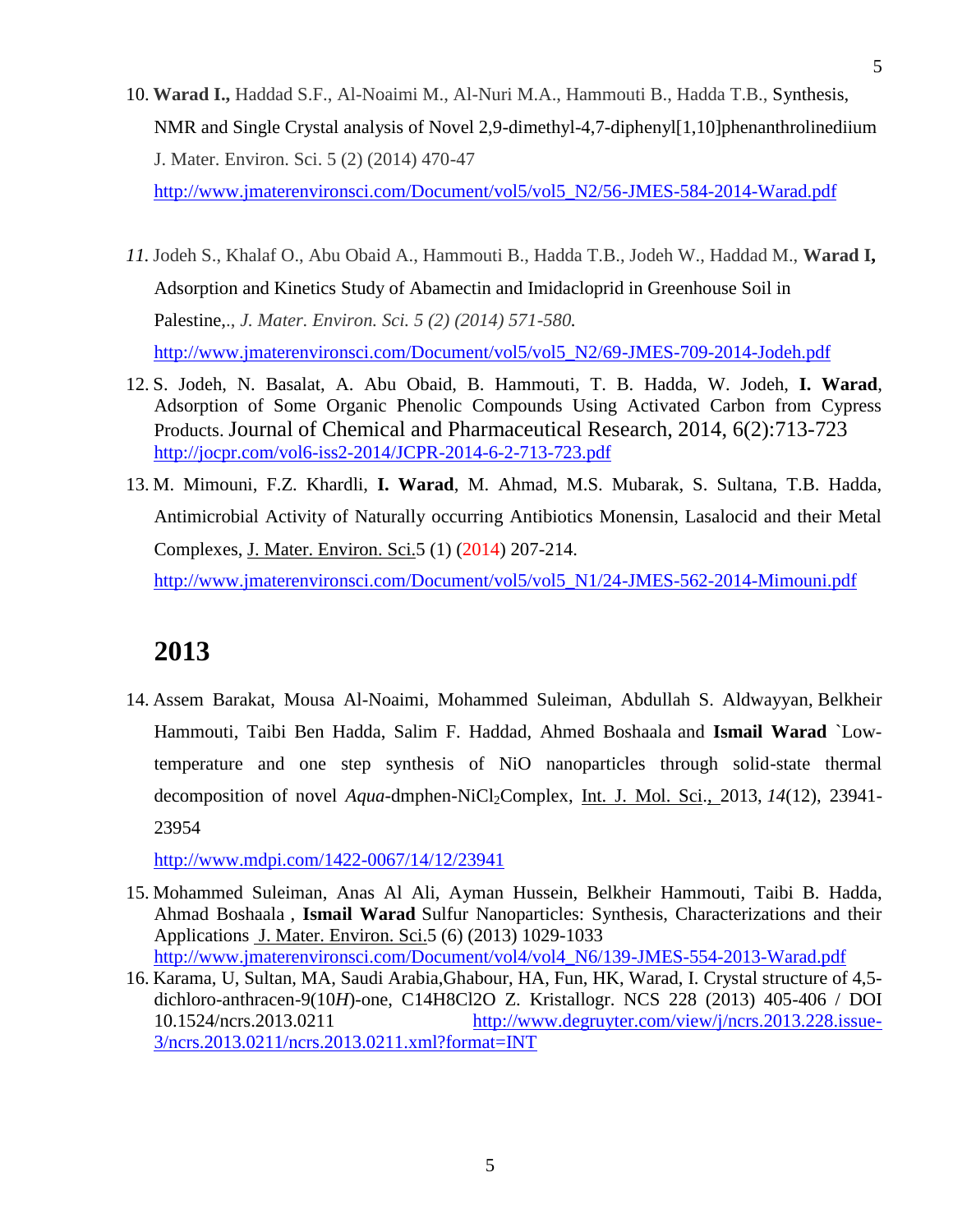<sup>17.</sup> Ismail Warad, Mousa Al-Noaimi, Obadah S. Abdel-Rahman, Firas F. Awwadi, Belkheir Hammouti, and Taibi B. Hadda, Spectrochimica Acta Part A: Molecular and Biomolecular Spectroscopy, 17 (2104), 250–258.

http://www.sciencedirect.com/science/article/pii/S1386142513008937

- 18. **Ismail Warad**, Mousa Al-Noaimi,Obadah S. Abdel-Rahman, Murad AlDamen, Belkheir Hammouti, and Taibi B. Hadda, Polyhedron 63 (2013), 182–188 http://www.sciencedirect.com/science/article/pii/S0277538713005494
- 19. **Ismail Warad,** Mousa Al-Noaimi, Belkheir Hammouti, and Taibi B. Hadda, Acta

Crystallographica Section E. (2013) E 69 , o1442

http://journals.iucr.org/e/issues/2013/09/00/bh2481/index.html

- 20. Mousa Al-Noaimi, **Ismail Warad,** Obadah S. Abdel-Rahman, Firas F. Awwadi, Salim F. Haddad: Taibi B. Hadda **Polyhedron** 62 (2013) 110-119**. http://www.sciencedirect.com/science/article/pii/S0277538713004750**
- 21. **Warad, I**., Al-Noaimi, M., Haddad, S.F., Othman, R. (2013) Acta Crystallographica Section E: Structure Reports Online, 69 (**2013**) m109. http://journals.iucr.org/e/issues/2013/02/00/br2220/index.html
- 22. **Warad, I**., Alhussen, H., Alanazi, H., Mahfouz, R., Hammouti, B., Al-Dosari, M.A., Al-Far, R., Ben Hadda, T, Spectrochimica Acta Part A: Molecular and Biomolecular Spectroscopy105, (2013), 466–473.

http://www.sciencedirect.com/science/article/pii/S1386142512012437

- 23. A.S. Aldwayyan, , F.M. Al-Jekhedab, M. Al-Noaimi, B. Hammouti, , T. B. Hadda, M. Suleiman, **I. Warad,** *Int. J. Electrochem. Sci.*, 8 (2013), 10506-10514. http://staff.najah.edu/sites/default/files/paper29august2013warad.pdf
- 24. **Ismail Warad,** Mousa Al-Noaimi, Salim F. Haddad, Yasmin Al-Demeri and Belkheir Hammouti Acta Crystallographica Section E: Structure Reports Online, 69 (**2013**) o1075. http://journals.iucr.org/e/issues/2013/07/00/zs2261/index.html
- 25. **Ismail Warad**, Maha Al-Ali, Belkheir Hammouti, Research on Chemical Intermediates 39 (2013) 2451-2461. http://link.springer.com/article/10.1007/s11164-012-0771-y
- 26. **Ismail Warad,** Belkheir Hammouti, Taibi Ben Hadda, Ahmed Boshaala, Salim F. Haddad Research on Chemical Intermediates, .(**2013**) in press http://link.springer.com/article/10.1007/s11164-012-0917-y
- 27. **Warad, I.** Research on Chemical Intermediates, .(2013) 39, 1481-1490. http://link.springer.com/article/10.1007/s11164-012-0706-7
- 28. **Warad, I.,** Abd-Elkader, O.H., Boshaala, A., Al-Zaqri, N., Hammouti, B., Ben Hadda, T. Research on Chemical Intermediates, 39 (2013) 721-732. http://link.springer.com/article/10.1007/s11164-012-0592-z
- 29. **Warad I**., Eftaiha A.F., Al-Nuri M.A., Husein A.I., Assal M., Abu-Obaid A., Al-Zaqri N., Ben Hadda T. Hammouti B., J. Mater. Environ. Sci. 4 (4) (2013) 542-557. http://www.jmaterenvironsci.com/Journal/vol4-4.html.
- 30. **Ismail Warad**, J. Mater. Environ. Sci. 4(5) (**2013**) 822-827.
- 31. Mohammad Azam, Ismail Warad, Saud I. Al-Resayes, M. Rafiq Siddiqui, M. Oves, Chemistry & Biodiversity, 10 (2013) 1109–1119. http://onlinelibrary.wiley.com/doi/10.1002/cbdv.201200128/abstract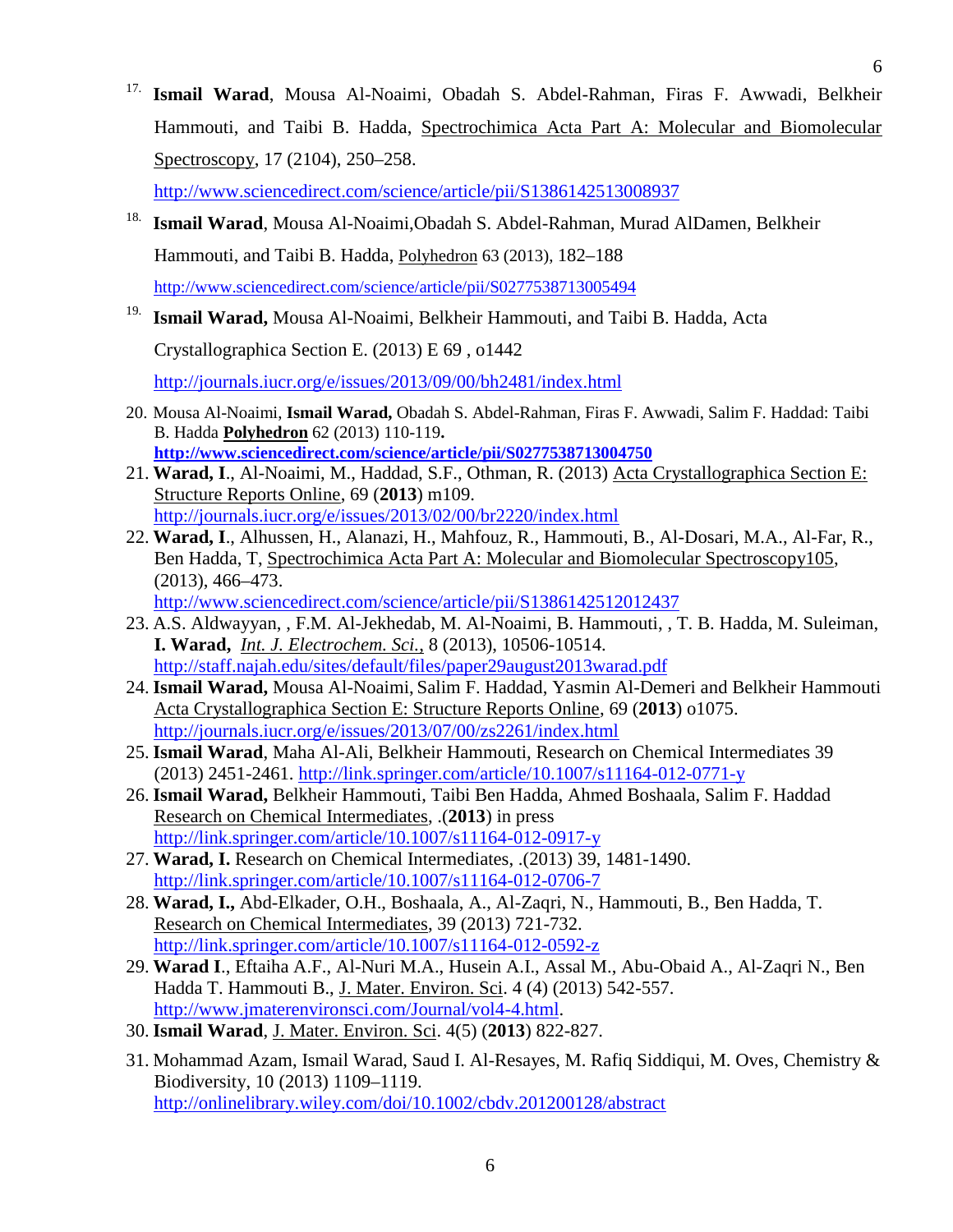- 32. Mousa Al-Noaimi, **Ismail Warad**, Salim F. Haddad, Ahmad Husein and Rami Shareiah, Acta. Cryst. E69, (**2013**) m789. http://journals.iucr.org/e/issues/2013/05/00/zs2256/index.html.
- 33. Bennani, B., Kerbal, A., Baba, B.F., Daoudi, M., **Warad, I**., Aljofan, M., Alafeefy, A.M., Masand, V., Hadda, T.B. Medicinal Chemistry Research, (2013) 1-12. in Press. http://link.springer.com/article/10.1007/s00044-012-0392-4
- 34. Hadda, T.B., Ali, M.A., Masand, V., Gharby, S., Fergoug, T., **Warad, I.** Medicinal Chemistry Research, 22 (2013), 1438-1449. http://link.springer.com/article/10.1007/s00044-012-0143-6
- 35. Hadda, T.B., Fathi, J., Chafchaouni, I., Masand, V., Charrouf, Z., Chohan, Z.H., Jawarkar, R., Fergoug, T., **Warad, I**. Medicinal Chemistry Research, 22 (2013), 1456-1464. http://link.springer.com/article/10.1007/s00044-012-0120-0
- 36. Hadda, T.B., Fergoug, T., Masand, V., **Warad, I**. Research on Chemical Intermediates, 39 (2013), inpress. http://link.springer.com/article/10.1007/s11164-012-0809-1
- 37. Hadda, T.B., Fergoug, T., **Warad, I.,** Masand, V., Sheikh, J. Research on Chemical Intermediates, 39 (2013), 1227-1244. http://link.springer.com/article/10.1007/s11164-012-0679- 6
- 38. A. Ghazoui, R. Saddik, B. Hammouti, A. Zarrouk, N. Benchat, M. Guenbour, S. S. Al-Deyab, **I. Warad**, Research on Chemical Intermediates, 39 (2013) 2369-2377. http://link.springer.com/article/10.1007%2Fs11164-012-0763-y
- 39. Zarrouk, A., El Ouali, I., Bouachrine, M., Hammouti, B., Ramli, Y., Essassi, E.M., **Warad, I**., Aouniti, A., Salghi, Research on Chemical Intermediates, 39 (2013) 1125-1133. http://link.springer.com/article/10.1007%2Fs11164-012-0671-1
- 40. Zarrouk, A., Zarrok, H., Salghi, R., Hammouti, B., Touir, R., **Warad, I**., Bentiss, F., Abou El Makarim, H., Benchat, N, Research on Chemical Intermediates, 39 (2013) 1279-1289. http://link.springer.com/article/10.1007%2Fs11164-012-0684-9?LI=true
- 41. M. Belkhaouda, L. Bammou, A. Zarrouk, R. Salghi, E. E. Ebenso, H. Zarrok, B. Hammouti, L. Bazzi, **I. Warad**, Int. J. Electrochem. Sci., 8 (2013) 7425-7436. http://www.electrochemsci.org/papers/vol8/80507425.pdf
- 42. Karama, U., Mahfouz, R., Al-Othman, Z**., Warad, I.,** Almansour, Synthetic Communications (2013) 43 893-898. http://www.tandfonline.com/doi/full/10.1080/00397911.2011.614712
- 43. Taibi ben Hadda, Ismail Warad, Journal of Medicinal Chemistry and Drug Discovery 1 (2013) 313 – 322. http://www.jmcdd.org/
- 44. Mousa Al-Noaimi, Mohammad El-khateeb, Ismail Warad, Salim F. Haddad, *Inorganica* Chimica Acta, 400, (**2013**) 20–25 http://www.sciencedirect.com/science/article/pii/S002016931300042X
- 45. Salim F. Haddad, **Ismail Warad**, Shehdeh Jodeh and Taibi Ben Hadda, Acta Crystallographica Section E, 69 (**2013**), o569. http://journals.iucr.org/e/issues/2013/04/00/nk2200/index.html
- 46. Taibi Ben Hadda, Rahima Mouhoub, Rahul Jawarkar , Vijay Masand, **Ismail Warad**, Medicinal Chemistry Research 22 (**2013**), 2437-2445. http://link.springer.com/content/pdf/10.1007%2Fs00044-012-0238-0
- 47. N S Patel, S Jauhariand, G N Mehta, S. S. Al-Deyab, **I. Warad**, B. Hammouti, Int. J. Electrochem. Sci., 8 (**2013**) 6033-6046. http://www.electrochemsci.org/papers/vol8/80202635.pdf.
- 48. A. Mansri, B. Bouras, B. Hammouti, I. Warad, A. Chetouani Research on Chemical Intermediates 39 (**2013)** 1753-1770. http://link.springer.com/article/10.1007%2Fs11164-012-  $0710-v.$
- 49. Taibi B. Hadda, Teffaha Fergoug, **Ismail Warad** Research on Chemical Intermediates 39 (**2013)** 1963-1971. http://link.springer.com/article/10.1007%2Fs11164-012-0729-0.
- 50. Mohammad Azam, **Ismail Warad**, Saud I. Al-Resayes, Nabil Alzaqri, Mohammad Rizwan Khan, Raghavaiah Pallepogu, Sourabh Dwivedi,Javed Musarrat, Mohammad Shakir. Journal of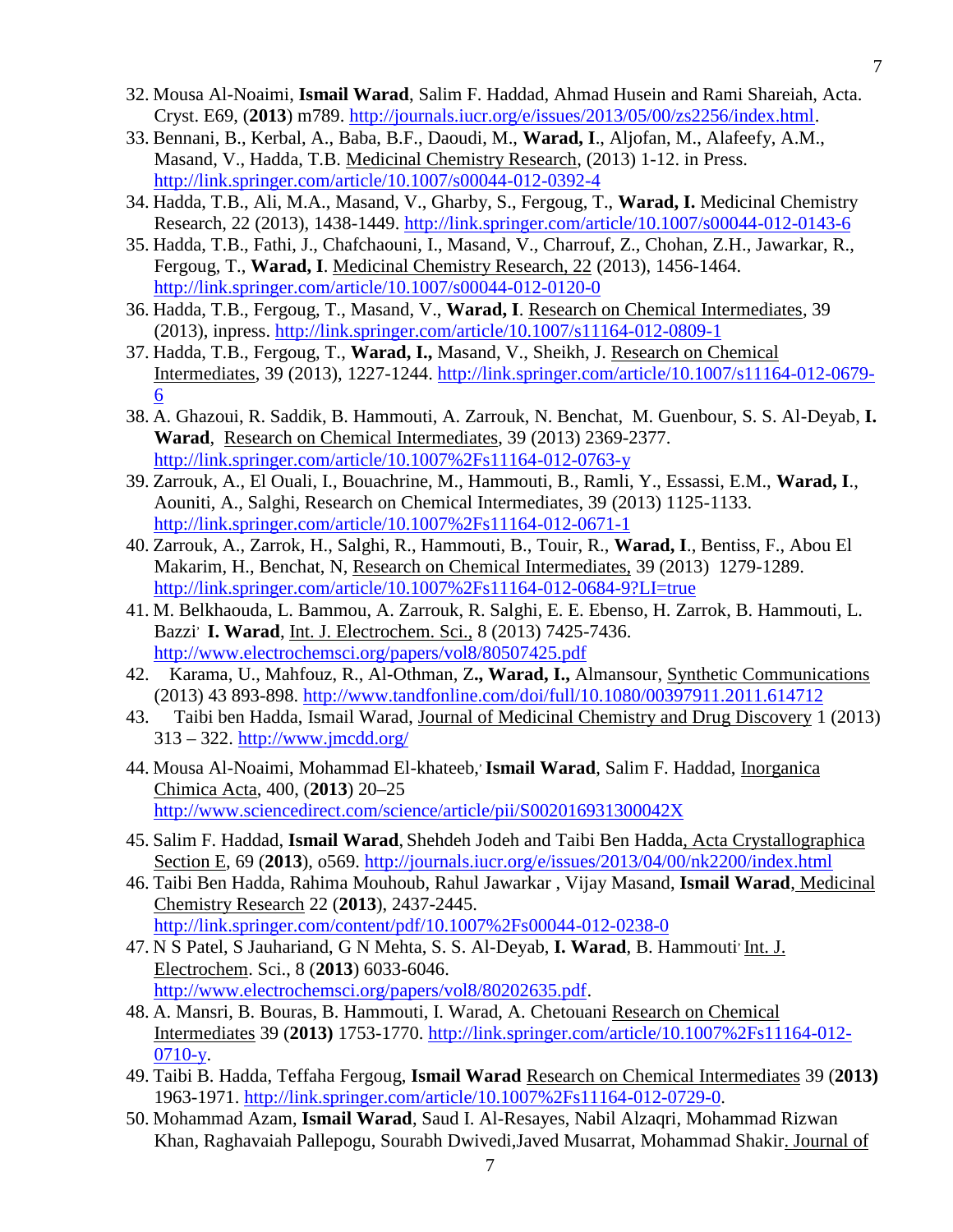Molecular Structure, 1047, (2013) 48-54. http://www.sciencedirect.com/science/article/pii/S0022286013003840.

- 51. H. Zarrok, A. Zarrouk, R. Salghi, M. Assouag, B. Hammouti, H. Oudda, S. Boukhris, S. S. AL- Deyab, and **I. Warad**, Der Pharmacia Lettre, **2013**, 5 (2):43-53. http://scholarsresearchlibrary.com/dpl-vol5-iss2/DPL-2013-5-2-43-53.pdf
- 52. N S Patel, S Jauhariand, G N Mehta, S. S. Al-Deyab, **I. Warad**, B. Hammouti, J. Electrochem. Sci.,8 (**2013**), 2635-2655. http://www.electrochemsci.org/papers/vol8/80202635.pdf
- 53. Mostafa Mimouni, Bouchra Filali Baba, Ismail Warad, Vijay Masand, Abdelali Kerbal, And Taibi Ben Hadda Journal of Medicinal Chemistry and Drug Discovery , 4 (2013) 7-16. http://www.jmcdd.org/2013/04/12/issn-no/
- 54. Mohammed Suleiman, Muath Mousa Amjad Hussein Belkheir Hammouti Taibi B.Hadda, **Ismail Warad** J. Mater. Environ. Sci. 5 **(2013)** 792-797. http://www.jmaterenvironsci.com/Document/vol4/vol4\_N5/109-JMES-494-2013-Warad.pdf

- 55. **Ismail Warad**, Hanan Al-Hussain, Rawhi Al-Far, Refaat Mahfouz, Belkheir Hammouti, Taibi Ben Hadda, Spectrochimica Acta Part A: Molecular and Biomolecular Spectroscopy 95 (**2012**) 374.
- 56. **Ismail Warad**, Afaf Alruwaili, Saud I. Al-Resayes, M. Iqbal Choudhary and Sammer Yousuf, Acta Cryst. E68, (**2012**) o1786.
- 57. Mohammad Azam, **Ismail Warad**, Saud Al-Resayes, Mohammad Shakir, M. F. Ullah, Aamir Ahmad, Fazlul H. Sarkar, Inorganic Chemistry Communications 20, (**2012**) 252.
- 58. Mohammad Azam, Zahid Hussain, **Ismail Warad**, Saud I. Al-Resayes, Mohd. Shahnawaz Khan, Mohammad Shakir, Agata Trzesowska-Kruszynska and Rafal Kruszynski, Dalton Trans., 41, (**2012**) 10854.
- 59. **Ismail Warad**, Omar Abd-Elkader H, Saud Al-Resayes, Ahmad Husein, Mohammed Al-Nuri, Ahmed Boshaala, Nabil Al-Zaqri, and Taibi Ben Hadda, Int. J. Mol. Sci. 13, (**2012**) 6279.
- 60. **Ismail Warad**, Acta. Cryst. E68, (**2012**) m563.
- 61. **Ismail Warad**, Abdullah S. Aldwayyan, Fahad M. Al-Jekhedab, M. Iqbal Choudhary and Sammer Yousuf, Acta Cryst. E68, (**2012**) m984.
- 62. Mohammad Azam, **Ismail Warad**, Saud Al-Resayes, Maryam Zahin, Iqbal Ahmad an Mohammad Shakir, Z. Anorg. Allg. Chem. 638 (**2012**), 1–7.
- 63. A. Chetouani1, K. Medjahed, S.S. Al-Deyab, B. Hammouti1, I. Warad, A. Mansri, A. Aouniti, Int. J. Electrochem. Sci., 7 **(2012)** 6025.
- 64. R.M. Mahfouz, Kh.M. Al-Khamis, M.R.H. Siddiqui, N.S. Al-Hokbany, **Ismail Warad** and N.M. Al-Andis, Progress in Reaction Kinetics and Mechanism, 37, (**2012**) 249.
- 65. A. Zarrouk, H. Zarrok, R. Salghi, B. Hammouti, S.S. Al-Deyab, R. Touzani1, M. Bouachrine, **Ismail Warad**, T. B. Hadda, Int. J. Electrochem. Sci., 7 (**2012**) 6353.
- 66. N. S. Al-hokbanya, A. Dahyb, **Ismail Warad**, M. Abd El-Salam, S. T. Akriched, M. Rzaiguid, U. Karamaa, and R. M. Mahfouz, E-Journal of Chemistry, 9(4), (**2012**) 2191.
- 67. M. Rafiq H. Siddiqui, **Ismail Warad**, S. F. Adil, R. M. Mahfouz, Abdullah Al-arifi, Oxidation Communications 35 (2) (**2012**), 476.
- 68. Hanan Al-Hussain, **Ismail Warad**, Hamda Al-Enzi, Khalid Al-Farhan and Mohamed Ghazzali, Z. Kristallogr. NCS 227 (**2012**) 379.
- 69. **Ismail Warad**, Taibi Ben Hadda, Belkheir Hammouti and Salim F. Haddad, Acta Cryst. E68, (**2012**) o1259.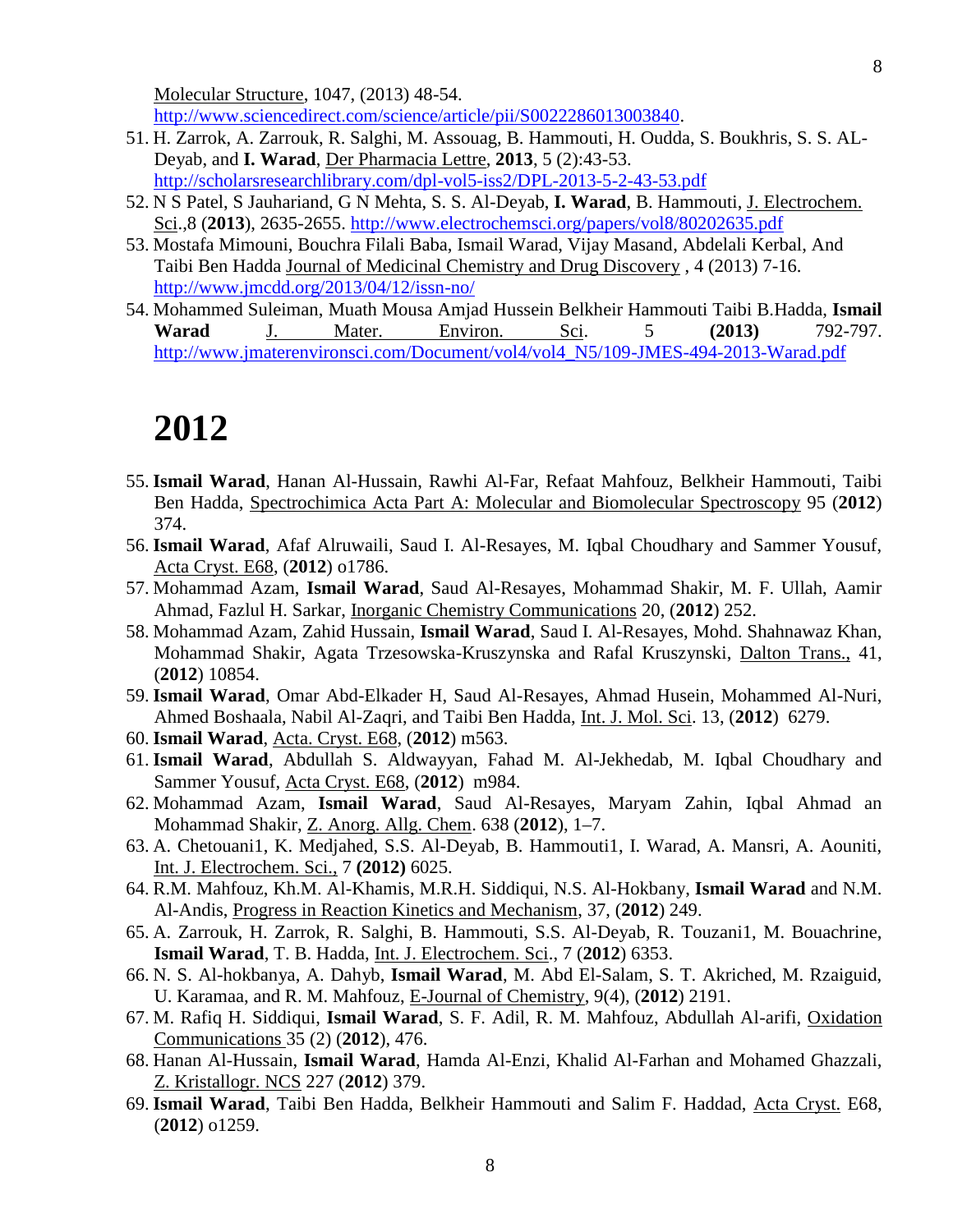70. Ahmad I. Husein, Mohammed A. Al-Nuri, Nidal A. Zatar, Waheed Jondi, Mohammed S. Ali- Shtayeh, **Ismail Warad**, International Journal of Research and Reviews in Applied Sciences13 (**2012**) 665-678.

# **2011**

- 71. I**. Warad**, Mohammad Azam, Usama Karama, Saud Al-Resayes, Ahmed Aouissi, Balkair Hammouti *Journal of Molecular Structure*, *1002, 107-112*, **2011** (ISI)
- 72. **I. Warad**, Saud Al-Resayes,Balkheir Hammouti Hemilability of Ether-phosphine in Ruthenium(II) Complexes:  ${}^{31}P\{{}^{1}H\}$ -NMR, FAB-MS and EXAF to Confirm the Open-Closed Behavior, *Int. Journal of Phys. Scie.* 6(31) 7183-7190 **2011** (ISI).
- 73. **I. Warad** et al. (2,9-Dimethyl-1,10-phenanthroline N,N)diiodidocadmium *Acta Crystallographica Section E: Structure Reports Online* **2011**, E67, pp. M1650 (ISI).
- 74. **I. Warad et** al Temperature Effect, Activation Energies and Thermodynamics of Adsorption of ethyl 2-(4-(2-ethoxy-2-oxoethyl)-2-p-Tolylquinoxalin-1(4H)-yl) Acetate on Cu in HNO<sub>3</sub> Ori. Journal of chemistry, 27, 23-31, **2011** (ISI).
- 75. Yahia Nasser Mabkhot, Abdullah Mohammad Al-Majid, Abdullah Saleh Alamary, **Ismail Warad** and Yamin Sedigi, Reactions of Some New Thienothiophene Derivatives *Molecules 16*, 5142-5148**, 2011** (ISI).
- 76. Mahfouz, R., Siddiqui, M., Alshehri, S**. Warad, I**., Kinetic Analysis of non-isothermal decomposition of un-irradiated and gam-irradiated Indium acetylactonate, *Material Research*, 14(1), **2011**, 7-10 (ISI).
- 77. Al-Farhan, K.A., **Warad, I.,** Al-Resayes, S.I., Fouda, M.M., Ghazzali, M.**,** Synthesis, structural chemistry and antimicrobial activity of -(-) borneol derivative, *Central European Journal of Chemistry*, 8, pp. 1125-1131**, 2011,** (ISI).
- 78. A. Zarrouk, B. Hammouti, H. Zarrok, **I. Warad**, M. Bouachrine 4,N-containing organic compound As An Effective Corrosion Inhibitor For Copper In 2M HNO3 : Weight Loss and Quantum Chemical Study *Der Pharma Chemica*, **2011**, 3 (5): 263-27 (scp).
- 79. Bouklah, O. Krim, M. Messali, B. Hammouti1, A. Elidrissi1 and I Warad A pyrrolidine phosphonate derivative as corrosion inhibitor for steel in H2SO4 solution *Der Pharma Chemica***, 2011**, 3 (5): 283-293*.*

- 80. **Warad, I.,** Al-Nuri, M., Abu-Eid, M., Al-Othman, Z., Al-Resayes, S., Diab N., Kinetics and Mechanism of Oxidation of *L*-Cysteine by Bis-3-di-2-pyridylketone-2 thiophenylhydrazoneiron(III) Complex in Acidic Medium, *E-Journal of Chemistry*, 2010, **7(S1),** P 527-535**,** (ISI).
- 81. **Warad, I.** Crystal structure of *cis*-dichloro(1,2-*R*,*R*-diaminocyclohexane)-bis[1,3- (diphenylphosphino)-propane]ruthenium(II), RuCl2(C27H26P2)(C6H14N2), *Zeitschrift fur Kristallographie - New Crystal Structures* **2010**, 225(4), 753-755, (ISI), (single).
- 82. **Warad, I**., Trans-dichloro-2,3-naphthalenediamine bis[(2-methoxyethyl)-(diphenyl) phosphine]ruthenium(II) complex**,** *MolBank* **2010** (3), pp. 696-670**,** (single), (scp).
- 83. **Warad, I.**, et al, Crystal structure of N-[(methylsulfonyl)oxy]-/Y-((E)-2-(methyl sulfonyl)oxy]imino-l,2-diphenylethylidene)amine, C16H16N 2O6S2**,** *Zeitschrift fur Kristallographie - New Crystal Structures* **2010** 225 (3), pp. 611-612, (ISI).
- 84. Siddiqui, M., Alshehri, S**. Warad, I**., Mahfouz, R. Model Free Approach for Non-Isothermal Decomposition of Un-Irradiated and Irradiated Silver Acetate: New Route for Synthesis of Ag2O, Nanoparticles, *Int. J. Mol. Sci.* **2010**, *11*, 3600-3609, (ISI).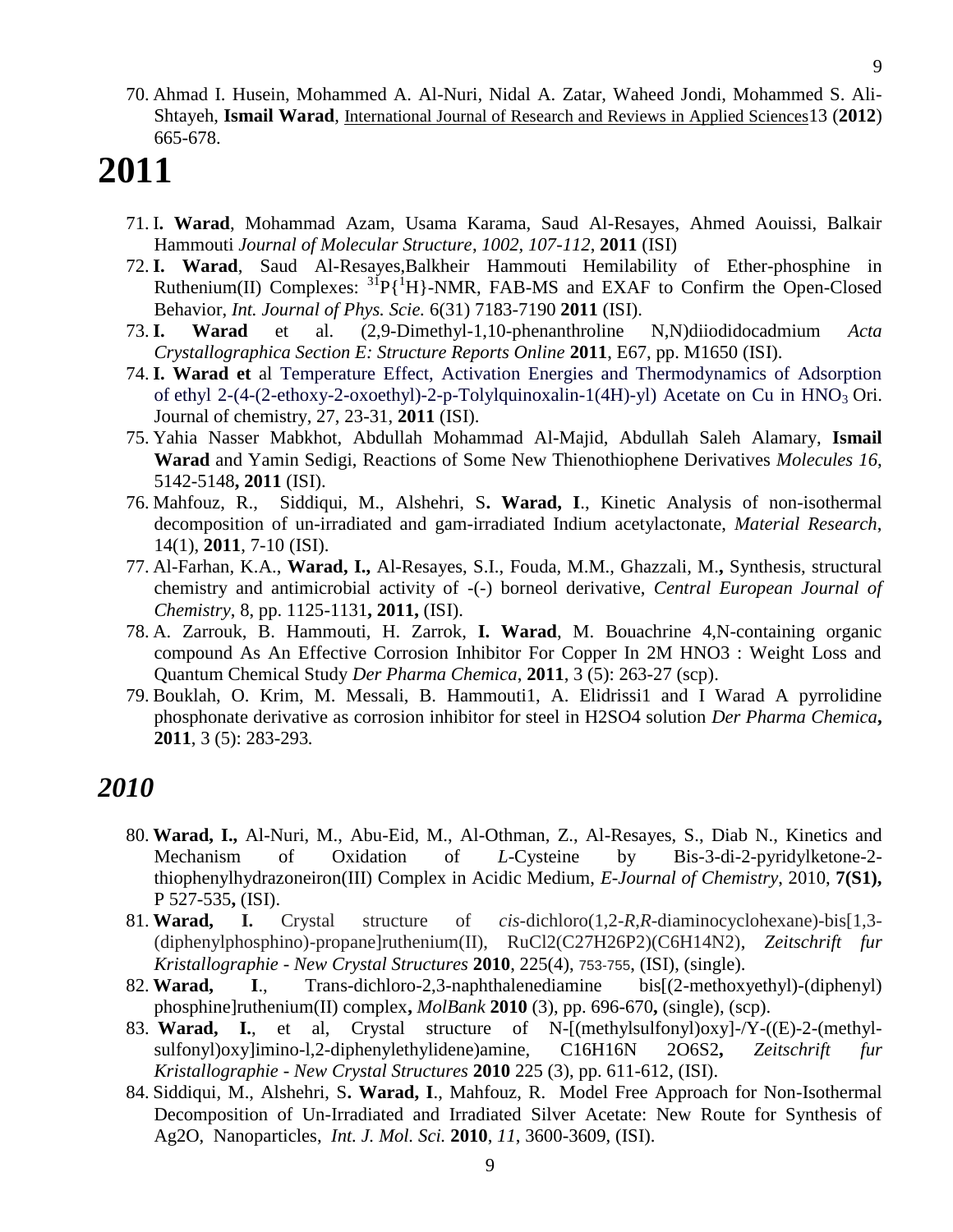- 85. Khanfar, M.A., **Warad, I.,** Aldamen, M.A. Trans-Dichlorido(2,2-dimethyl-propane-1,3 diamine)-bis-(triphenyl-phosphane)ruthenium(II)**,** *Acta Crystallographica Section E: Structure Reports Online* 2010, 66 (7), pp. m731-m732, (ISI).
- 86. **Warad, I.** Supported and non-supported ruthenium(II)/phosphine/[3-(2-aminoethyl) aminopropyl]trimethoxysilane complexes and their activities in the chemoselective hydrogenation of trans-4-phenyl-3-butene-2-al**,** *Molecules* 2010, 15 (7), pp. 4652-4669, (ISI) (single)..
- 87. Zarrouk, A., Chelfi, T., Dafali, A., Hammouti, B., Al-Deyab, S.S., **Warad, I.,** Benchat, N., Zertoubi, M. Comparative study of new pyridazine derivatives towards corrosion of copper in nitric acid: Part-1**,** *International Journal of Electrochemical Science* 2010, 5 (5), pp. 696-705**,** (ISI).
- 88. **Warad, I.**, Al-Resayes, S., Al-Othman, Z., Al-Deyab, S.S., Kenawy, E.-R. Synthesis and spectrosopic identification of hybrid 3-(Triethoxysilyl) propylamine phosphine ruthenium(II) complexes *Molecules* 2010, 15 (5), pp 3618-3633**,** (ISI).
- 89. Bakkar, M., Monshi, M., **Warad, I.**, Siddiqui, M., Bahajaj, A. 1H 13C NMR investigation of E/Z-isomerization around  $C$ {double bond, long}N bond in the trans-alkene-Pt(II)imine complexes of some ketimines and aldimines**,** *Journal of Saudi Chemical Society* 2010, 14 (2), pp. 165-174, (ISI).
- 90. **Warad, I.**, Al-Othman, Z., Al-Resayes, S., Al-Deyab, S.S., Kenawy, E.R. Synthesis and characterization of novel inorganic-organic hybrid Ru(II) complexes and their application in selective hydrogenation, *Molecules* 2010 15 (2), pp. 1028-1040, (ISI).

- 91. **I. Warad,** et al, N0-(Di-2-pyridylmethxlene)benzohydrazide, *Acta Cryst. E65*, o1597, (**2009**), (ISI).
- 92. **I. Warad**, M. Siddiqui, S. Al-Resayes, Abdulrahman, Al-Warthan and R. Mahfouz, "Synthesis, Characterization, Crystal Structure and Chemical behavior of [1,1 bis(diphenylphosphinomethyl)ethene]Ruthenium(II) Complex Toward Primary Alkylamine Addition" *Trans. Met. Chem*. 34, 347, (**2009**), (ISI).
- 93. **I. Warad,** Abdualrhman Al–Warthan, R. Mahfouz, S. Al-Reseyes and N. Al-Zaqri , New Technique to Prepare Ruthenium Nanoparticles Starting from Organometallic Complexes, **KAIN**, 147-148 (2009).

- 94. **I. Warad**, "Oxidation Decomposition of Selected Diamine(Ether-Phosphine)-Ruthenium(II) Complexes and Comparative Solid State Structural Studies Using EXAFS Investigations and Xray Diffraction Method". *J. King. Saud. Uni. Science 1*, 20, 1-11, (**2008**)**.**
- 95. **I. Warad**, G. Al-Sousi, M. Al-Nuri, S. Al-Gobari, Y. Mabkhoot, S. Al-Reasyes, Z. Issa, "Synthesis, Support and Spectral Analysis of Novel Amine and Diamine-Ruthenium(II) Complexes Starting from Triphenylphosphine-Ruthenium(II) Precursor, J*. Saudi. Chem. Soc.*, 12, 95-105 (**2008**).
- 96. **I. Warad**, "Synthesis and Spectroscopic Characterization of Palladium(II) Complexes Using Hybrid  $(O,P)$  Hemilabile Ligand:  $Pd(\eta_2-Ph_2PCH_2CH_2OCH_3)$  and  $Pd(\eta_1-Ph_2PCH_2CH_2OCH_3)$ Ph2PCH2CH2OCH3)2diamine].2BF4, *J. Saudi. Chem. Soc.,* 12, 183-194 (**2008**)**.**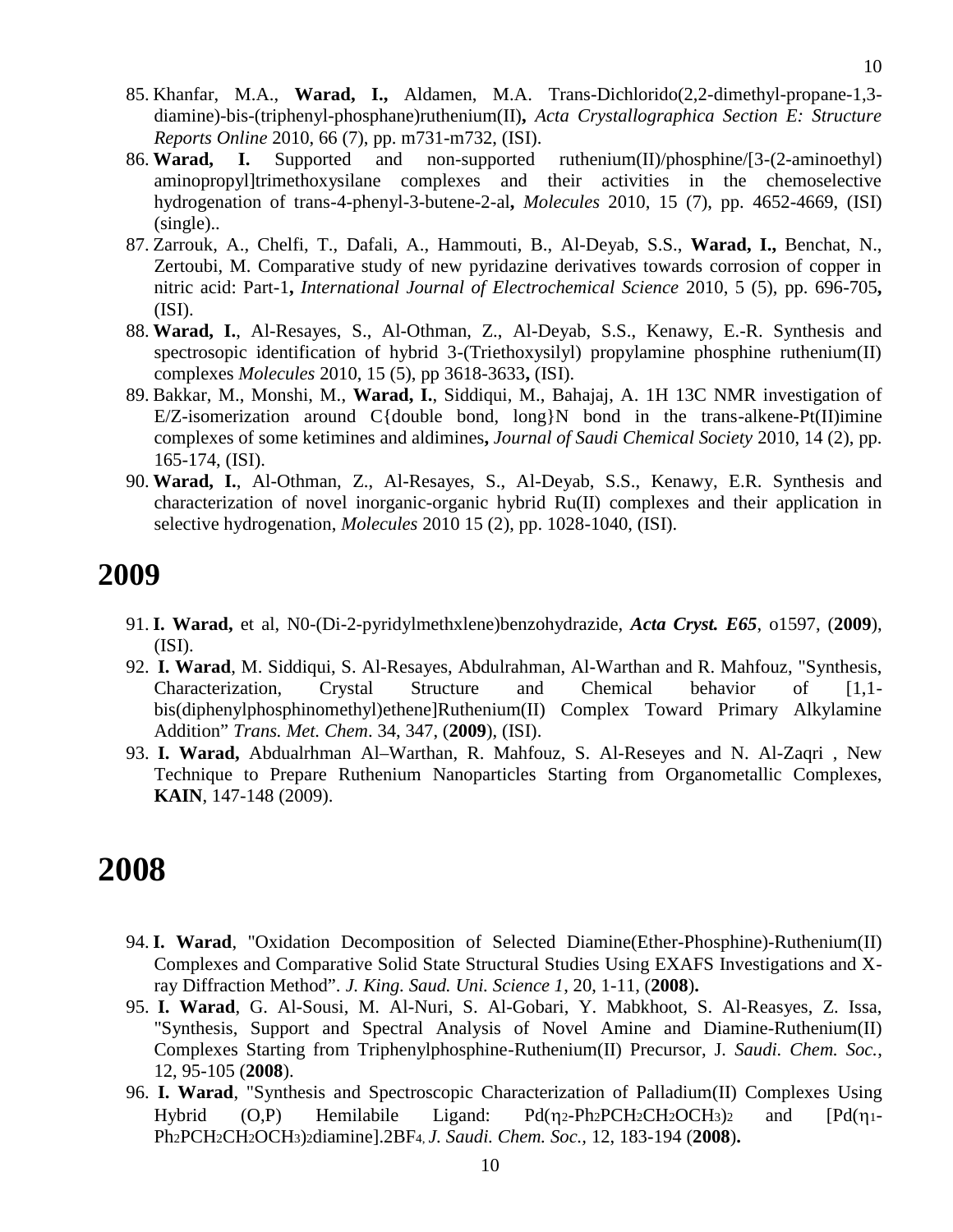- 97. **I. Warad,** N. Diab, S. Al-Resayes, R. Mahfouz, Y. Mabkhoot, I. Mkhalid, "Synthesis, Characterization and Reactivity of Diamine-bis(triphenylphosphine)ruthenium(II) Complexes as Catalysts for Selective and Direct Hydrogenation of Cyanamid Aldehyde. *Arabian J. Chem.* 1, 93-110, (**2008**).
- 98. S. Al-Resayes, R. Mahfouz, N. Al-Zaqri, **I. Warad,** "Supported Hemilabile Phosphine(Diamine)Ruthenium(II) Coordination Complexes for Sensing Applications, Ohio Columbus USA, 80 (**2008**).
- 99. I. **Warad,** S. Al-Reseyes, N. Al-Zaqri, Abdualrhman Al–Warthan, K. Al-Farhan, "Synthesis, Supporting of Palladium(II) Nanoparticles Complexes on Polysiloxane as Sem-Heterogenous Heck Catalyst. Nano Material Conference, Jordan, 285, (**2008**).
- 100. **I. Warad**, R. Mahfouz, S. Al-Resayes, Abdualrhman Al–Warthan, N. Al-Zaqri, "Synthesis and characterization of novel nanoparticles inorganic-organic hybrid ruthenium(II) complexes as online hydrogenation catalyst, Nano-Technology Conference, Jeddah, 70, (**2008**).
- 101. **I. Warad,** Saud Al-Resayes, Noura Al-Hokbany, Refaat Mahfouz, Abdualrhman Al– Warthan, Nabil, Al-Zaqri, "*Bi*-Cycloruthenium(II) complexes with chelate diamine, diphosphine ligands as drug hydrogenation catalysts, *5th Eurasian meeting on Heterocyclic Chemistry (5th EAMHC)*, ARKIVOC**, Kuwait,** 75-79**, (2008).**
- 102. N.S. Al-Hokbany, **I. Kh. Warad** and R.M. Mahfouz, "Preparation and Characterization of New Heterocyclic Sm(III) Complexes with some Bidentate  $(N, N), (S, N), (O, O)$  and  $(N, O)$ Chelate Ligands, *5th Eurasian meeting on Heterocyclic Chemistry (5th EAMHC)*, ARKIVOC**, Kuwait,** 79-82**, (2008).**
- 103. **I. Warad,** Palladium(II)/diamine/phosphine and phosphine-free complexes as catalysts for Heck reactions *Arabian J. Chem.* 1, 93-110, (**2008**).
- 104. **I. Warad** "Comparative Study between the Catalytic Activity of Supported and Monomeric Ruthenium(II) Complexes Toward Selective Hydrogenation under Identical Conditions, *J. King. Saud. Uni. Science* 1, 21, (**2008**)**.**
- 105. R. Mahfouz, Sh. Al-Ahmari, **I. Warad,** S. Al-Reasyes, M. Siddiqui, K. Raslan, A. Al- Otaibi, "Kinetic Studies for the Nonisothermal Decomposition of Un-irradiated and -irradiated Ruthenium(III) Acetylacetonate", *Rad. Eff. Def. Sold*, 163, 115-125, **(2008).**

- 106. **. Warad** "Synthesis and crystal structure of cis-dichloro-1,2-ethylenediamine-bis[1,4- (diphenylphosphino)butane]ruthenium(II) dichloromethane disolvate, RuCl2(C2H8N2) (C28H28P2). 2CH2Cl2, Z*. Kristallogr.* **NCS** 222, 415-417 (**2007**)**.**
- 107. **I. Warad,** *Direct Hydrogenation of a,ß-Unsaturated Aldehyde in A parallel Approach Using Ruthenium(II)-Functionalized Catalysts in Simple, Seventh Saudi Engineering Conference,7,* 205-215 (**2007**).
- 108. **I. Warad,** "Direct Hydrogenation of A,ß-Unsaturated Aldehyde in A parallel Approach Using Ruthenium(II)-Functionalized Catalysts in Simple, Seventh Saudi Engineering Conference, **7**, 206-215 (**2007**), Riyadh, KSU.
- 109. **I. Warad**, "Synthesis And Characterization of 1,3-Diamine(Phosphine)-Ruthenium(Ii) Complexes Using Monodentate And Bidentate Phosphine Ligands*, J. Saudi. Chem. Soc.* 10, 15- 24 (**2007**)**.**
- 110. M. Al-Nuri, A. Haroun, **I. Warad**, R. Mahfouz, S. Al-Reasyes, "Synthesis and Characterization of some Antifungal Active Hydrazones from Combined of Several Functionalized Hydrazides with Di-2-Pyridyl Ketone, *J. Saudi. Chem. Soc*. 11, 313-322 (**2007**)**.**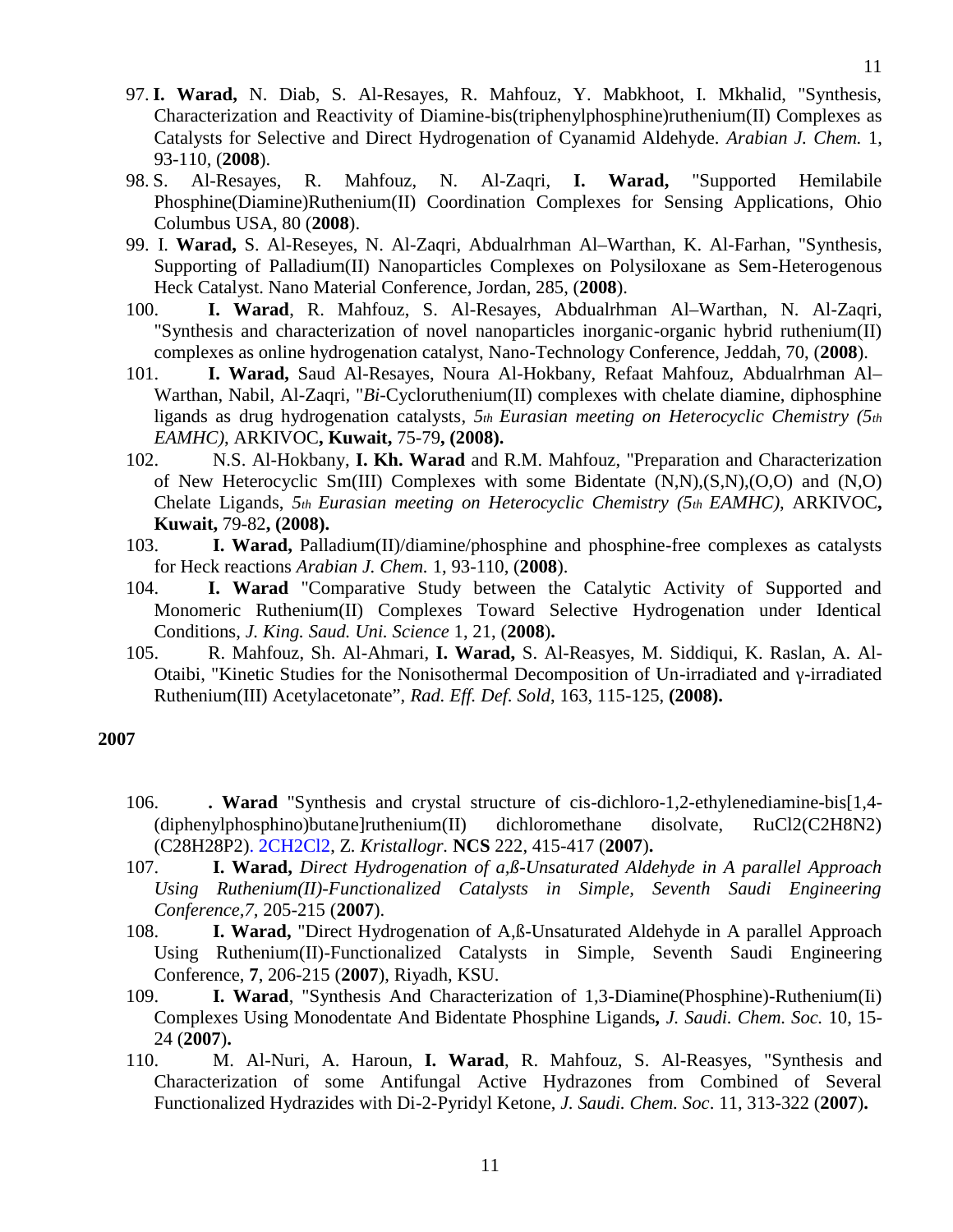111. **I. Warad**, S. Al-Reseyes, "Novel Method to Prepare Diamine(Diphosphine)Ruthenium(II) Complexes via Phosphine Ligands Exchanged Starting from Diamine(Ether-Phosphine)Ruthenium(II) Complexes, Science Third Conference, 12 (**2007**), Riyadh, Saudi Arabia.

#### **2006**

- 112. **I. Warad,** S. Al-Reasyes, K. Eichele, "Crystal structure of Neutral 1,3-propanediamine bis[(2-metho-xyethyl)(diphenyl)phosphine]-trans-dichlororuthenium(II) [RuCl2(C15H17OP)2-(C3H10N2)] Complex, *Zeitschrift für Kristallographie*, **NCS** 221, 275-277 (**2006**)**.**
- 113. **I. Warad**, S. Al-Reasyes, "Phosphorus-31 NMR and FAB-Mass Spectroscopes to Confirm Synthesis of Diamine(Diphosphine)Ruthenium(II) Complexes Starting from Diamine(Ether-Phosphine)Ruthenium(II) Complexes via Phosphine Ligands Exchanged, *J. Saudi. Chem. Soc*. 10, 285-294 (**2006**)**.**

#### **2005**

- 114. E. Lindner, Z-L. Lu, H. A. Mayer, B. Speiser, C. Tittel, **I. Warad**, "Combinatorial Micro electrochemistry. Part 4: Cyclic Voltammetric Redox Screening of Homogeneous Ruthenium(II) Hydrogenation Catalysts**,** *Electrochemistry Communications*, 7, 1013-1020 (**2005**)**.**
- 115. V. Krishnan1, Da-Y. Wu, **I. Warad**, E. Wendel, M. Bauer, E. Lindner, H. Bertagnolli, *Hasylab Report* (**2005**). www-

asylab.desy.de/science/annual\_reports/2004\_report/part1/contrib/41/11974.pdf

116. **I. Warad**, S. Al-Gharabli, A.Al-Alabadi, A. Rayyan, "Synthesis, Characterization and NMR Studies of Novel1 Hemilabile Neutral and Dicationic Palladium(II) Complexes: Pd(h2- Ph<sub>2</sub>PCH<sub>2</sub>CH<sub>2</sub>OCH<sub>3</sub>)<sub>2</sub> and Pd(h<sub>1</sub>-Ph<sub>2</sub>PCH<sub>2</sub>CH<sub>2</sub>O-CH<sub>3</sub>)<sub>2</sub>diamine by using Ether-phosphine Ligand. *J. Saudi. Chem. Soc.* 9, 507 -518 (**2005**)**.**

#### **2004**

- 117. **I. Warad**, E. Lindner, K. Eichele, H. A. Mayer, "Supported Organometallic Complexes part 39: Cationic Diamine(ether–phosphine)ruthenium(II) Complexes as Precursors for the Hydrogenation of trans-4-phenyl-3-butene-2-one, *Inorg. Chim. Acta* 357, 1847-1853 (**2004**).
- 118. V. Krishnan, M. Seiler, M. P. Feth, **I. Warad,** S. Al-Gharabli, E. Lindner, H. Bertagnolli, *Hasylab Report* (**2004**), www hasylab.desy.de/science/annual\_reports/2002\_report/part1/contrib/41/7054.pdf 31-
- 119. **I. Warad,** M. Regnik, D. Wu, Z-L. Lu, H. A. Mayer, and E. Lindner, "Diamine(Ether phosphine)ruthenium(II) as a Selective Homogenous Hydrogenation Catalysts, Conference of ISHC-14, July **2004**, P0300, Munch, Grammy.

#### **2003**

120. **I. Warad**, K. Eichele, E. Lindner, H. A. Mayer, "Supported Organometallic Complexes Part 34: Synthesis and Structures of an array of Diamine(ether-phosphine)ruthenium(II)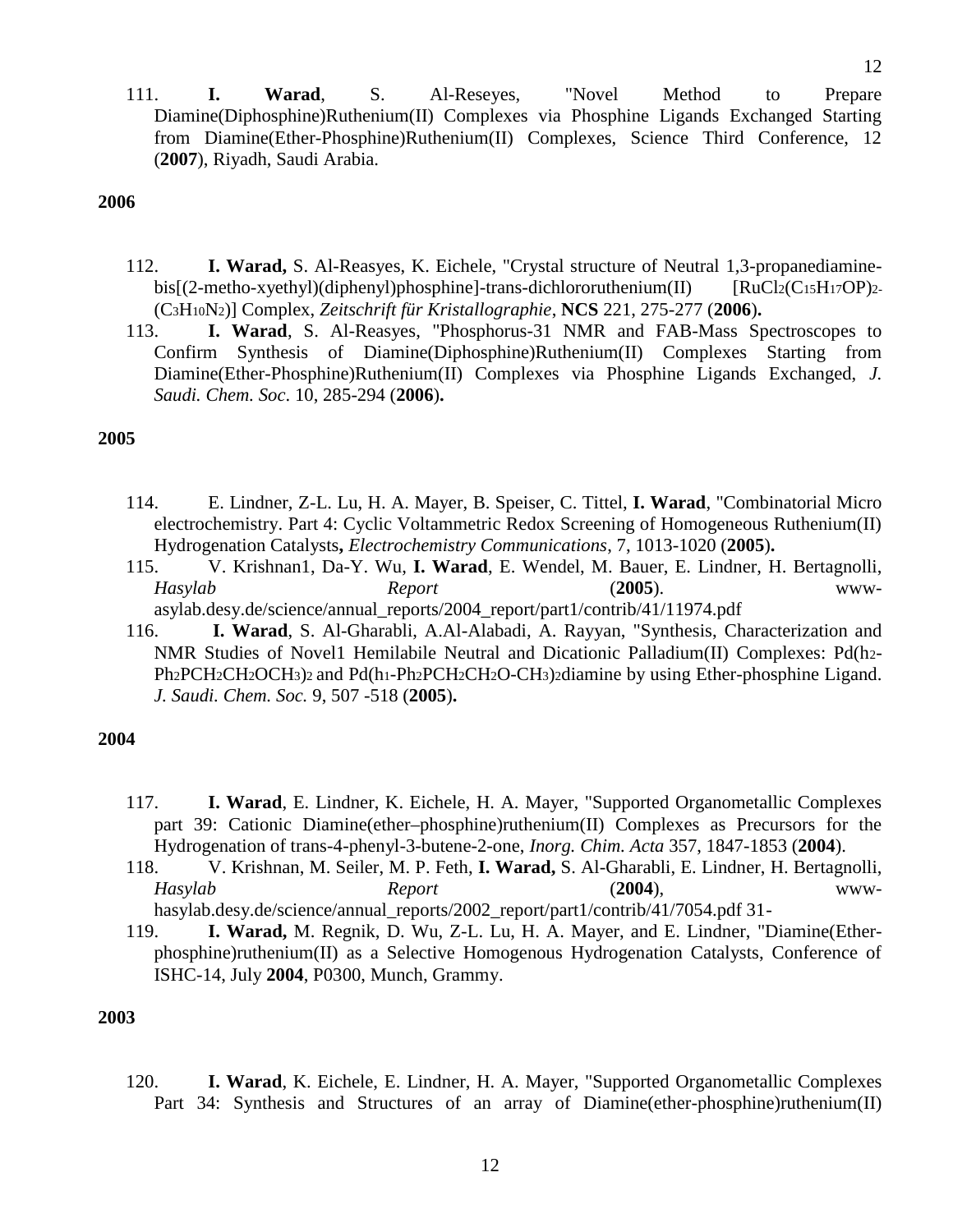- 121. E. Lindner, A. Ghanem, **I. Warad,** K. Eichele, H. A. Mayer, V. Schurig, "Asymmetric hydrogenation of an unsaturated ketone by Diamine(ether–phosphine)ruthenium(II) complexes and lipase-catalyzed kinetic resolution: a consecutive approach. *Tetraheron: Asymmetry* 14, 1045 (**2003**).
- 122. E. Lindner, **I. Warad,** K. Eichele, H. A. Mayer, "Supported organometallic complexes Part. Synthesis, characterization, and catalytic application of a new family of diamine (diphosphine)ruthenium(II) complexes*, J. Organomet. Chem*. 665, 176 (**2003**).
- 123. Z. Lu, K. Eichele, **I. Warad,** H. A. Mayer, E. Lindner, Z. Jiang, V. Schurig, "Bis(methoxyethyldimethylphosphine)ruthenium(II) Complexes as Transfer Hydrogenation Catalysts, *Z. Anorg. Allg. Chem.* 629, 1308 (**2003**).
- 124. E. Lindner, S. Al-Gharabli, **I. Warad**, H. A. Mayer S. Steinbrecher, E. Plies, M. Seiler, H. Bertagnolli, "Diaminediphosphineruthenium(II) Interphase Catalysts for the Hydrogenation of α,β-Unsaturated Ketones, *Z. Anorg. Allg. Chem*. 629, 161 (**2003**).
- 125. Z-L. Lu, **I. Warad** K. Eichele, H. A. Mayer and E. Lindner, "Transfer Hydrogenation Catalysis with (Ether-phosphine)ruthenium(II) Complexes, LDFC 2003, Noordenijkerhout, Netherlands.**,**

#### **As supervisor**

**I supervised unil now 2 Ph.D students, 8 master students; I was also examiner for more 10 graduate students.**

#### *Teaching Courses:*

Courses taught in Saudi Arabia

Undergraduate

- 1- 101 Chem General Chemistry / Science and Engineering Colleges- First year Students
- 2- 105 Chem General Chemistry / Medical College- Second year Students
- 3- 425 Chem Mechanism in inorganic chemistry
- 4- 428 Chem Coordination Chemistry
- 5- 325 Chem. Actinide and lanthanide chemistry
- 6- 421 Chem Organometallic chemistry
- 7- 221 Chem Main element Chemistry
- 8- 321 Chem Transition metals chemistry

#### Graduated

#### Master

1- 521 Chem Organometallic Chemistry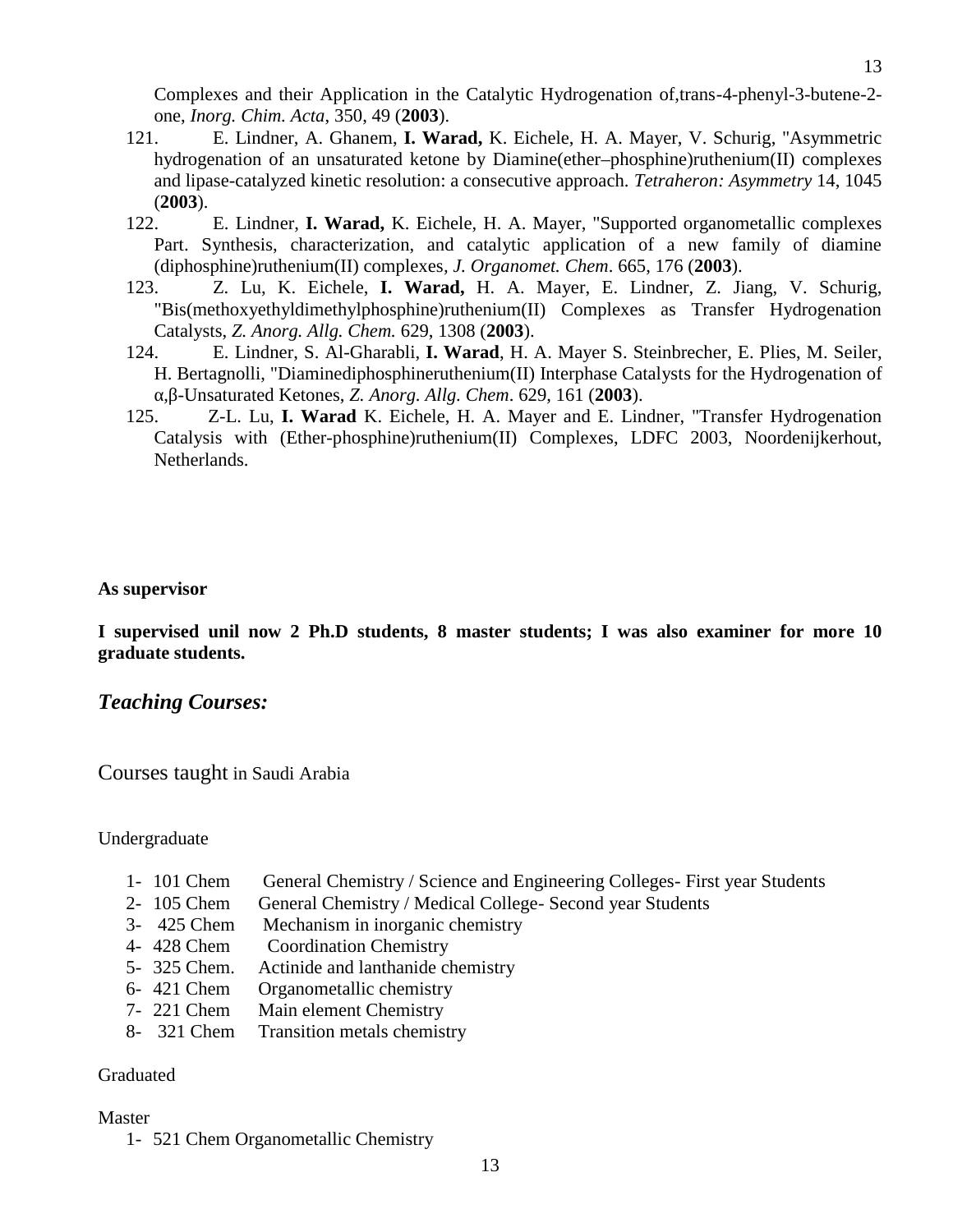2- 600 Chem Topics in inorganic Chemistry

### Doctoral

- 1- 623 chem Special topics in inorganic and catalysts
- 2- 625 chem Advance inorganic Materials
- 3- 620 chem Advance inorganic and Coordination Chemistry

## In general I taught the following courses

- 1- Inorganic Analytical Chemistry
- 2- Organic Chemistry
- 3- Inorganic and Organometallic chemistry

## **Community service**

- 1- Graduate Studies Committee-KSU (2009-2011).
- 2- Hiring Committee-Select researchers to work in KAIN (2008-2010).
- 3- Commission to take advantage of the capacity of the KSU University (2008- 2012).
- 4- Curriculum development committee teaching KSU (2007-2012).
- 5- Scientific Committee in Chemistry Department KSU (2007-2012).
- 6- Scientific Committe of several local Chem. Conferances 2006-2013.

| Projects |  |
|----------|--|
|          |  |

| <b>Names</b>                          | Title                                                                                                                                                                       | Sub. Side    | <b>State</b>               | Year          |
|---------------------------------------|-----------------------------------------------------------------------------------------------------------------------------------------------------------------------------|--------------|----------------------------|---------------|
| <b>I. Warad and Zeid</b><br>Al-othman | Synthesis and Characterization of<br>Direct<br>Hybrid Inorganic-Organic Materials by Using<br>Several Cross-Linkers in the Presence of $n-$<br>Hexadecylamine as Surfactant | <b>SABIC</b> | 20000<br><b>SR</b>         | 2009-<br>2011 |
| <b>I. Warad and A.</b><br>Hakami      | Synthesis, Reactions and Crystal Structure of<br>$[1,1-bis$ (diphenylphosphinomethyl)<br>ethene]Ruthenium(II) and Other Derivative<br>Complexes                             | St. Project  | Grant<br>2500<br><b>SR</b> | 2008-<br>2010 |
| Warad and S. Al-                      | Their<br>Ruthenium(II)<br>Complexes<br>and                                                                                                                                  | <b>SABIC</b> | Grant                      | 2008-         |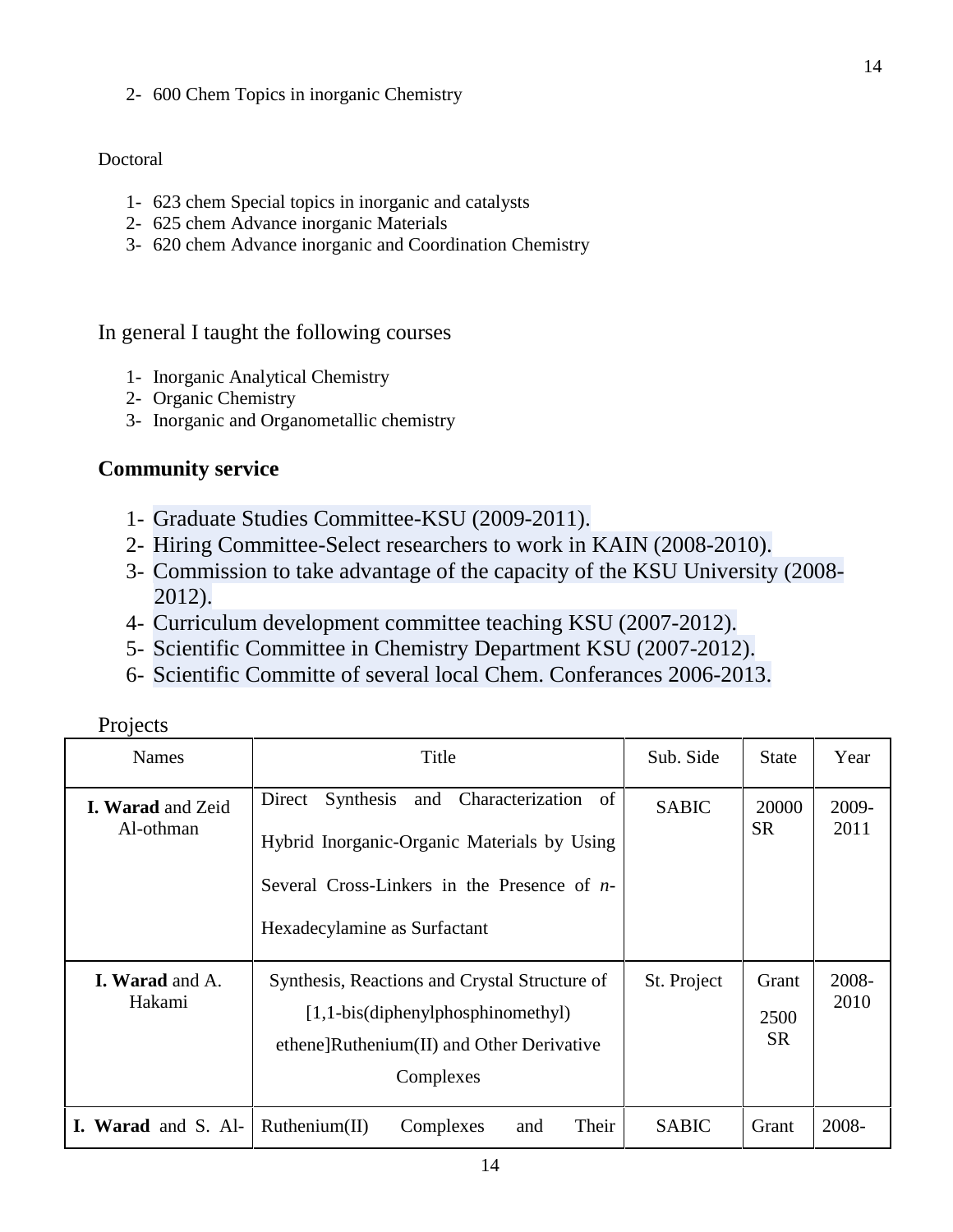|                                                                |                                                                                                                                                                                                                                                                                                                                                                               |                                                           |                                    | 15                |  |
|----------------------------------------------------------------|-------------------------------------------------------------------------------------------------------------------------------------------------------------------------------------------------------------------------------------------------------------------------------------------------------------------------------------------------------------------------------|-----------------------------------------------------------|------------------------------------|-------------------|--|
| Resayes                                                        | Application as an -Intelligent Catalysts for<br>Catalytic Supercritical Reaction ( $\sec O_2$ ) and<br>Selective Hydrogenation of Functionalized<br>Ketones                                                                                                                                                                                                                   |                                                           |                                    | 2009              |  |
| I. Warad and S. Al-<br>Resayes                                 | Synthesis and Spectroscopic Characterization<br>of Palladium(II): Pd( $^{2}$ -Ph <sub>2</sub> PCH <sub>2</sub> CH <sub>2</sub> OCH <sub>3</sub> ) <sub>2</sub><br>$[Pd($ <sup>1</sup> -Ph <sub>2</sub> PCH <sub>2</sub> CH <sub>2</sub> OCH <sub>3</sub> ) <sub>2-</sub><br>and<br>$diamine$ ].2BF <sub>4</sub> Complexes Using<br>Ether-<br>Phosphine as a Hemilabile Ligand | Research<br>Center                                        | Grant<br>5000<br><b>SR</b>         | 2007-<br>2008     |  |
| I. Warad and S. Al-<br>Resayes                                 | Synthesis, Characterization, Thermal Study<br>and A refined X-Ray of: Bis(1,2-Ethelyne-<br>$Diphopshine)$ -Ruthenium $(II)$<br>and<br>their<br>Complexes Derivatives                                                                                                                                                                                                          | Research<br>Center                                        | Grant<br>2500<br><b>SR</b>         | 2007-<br>2008     |  |
| I. Warad and S. Al-<br>Resayes                                 | Design and Synthesis of Novel Family of<br>Palladium(II) Complexes with/ without P-N<br>Ligands as Efficient for Palladium-Catalyzed<br>Suzuki-Miyaura and Heck Cross-Coupling<br>Reactions                                                                                                                                                                                   | High Edu.<br>Min.                                         | Grant<br>1<br>million<br><b>SR</b> | $2011 -$<br>20013 |  |
|                                                                |                                                                                                                                                                                                                                                                                                                                                                               |                                                           |                                    |                   |  |
| Warad,<br>S.<br>$Al-$<br>I.<br>R.<br>and<br>Resayes<br>Mahfouz | Synthesis, Characterization and Supporting of<br>Novel Hybrid Organic Inorganic Catalysts in<br>Interphase Chemistry by Sol-Gel and Surface<br><b>Modification Techniques</b>                                                                                                                                                                                                 | Chair of<br>Research<br>10000 SR                          | 2012                               |                   |  |
| I. Warad and S. Al-<br>Resayes                                 | Molecular Structures and Syntheses of Novel<br>Palladium(II) and Ruthenium(II) Complexes of<br>Atropisomeric Chiral Ligands to be Use as New<br>Enantioselective Hydrogenation and Coupling<br><b>Intelligent Catalysts</b>                                                                                                                                                   | King Abdul-<br>Aziz City for<br>Science and<br>Technology |                                    | Submitted<br>2013 |  |
| Warad<br>S.<br>$Al-$<br>I.<br>R.<br>Resayes<br>and             | Molecular Structures and Syntheses of Novel                                                                                                                                                                                                                                                                                                                                   | Catalysis<br><b>Chair Project</b>                         |                                    | 2009              |  |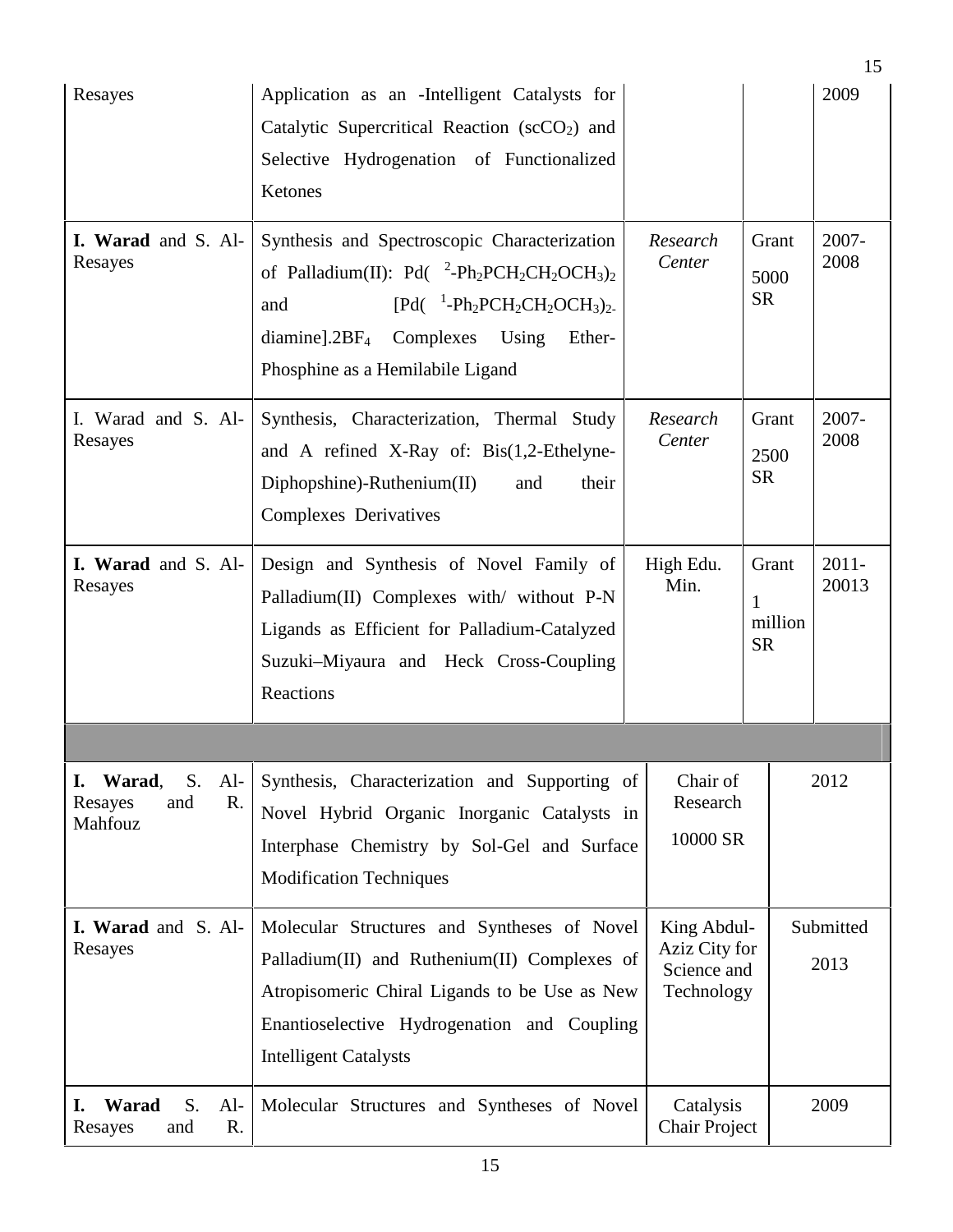| Mahfouz                                                                                | Palladium(II) and Ruthenium(II) Complexes of<br>Atropisomeric Chiral Ligands to be Use as New<br>Enantioselective Hydrogenation and Coupling<br><b>Intelligent Catalysts</b>                                                                                                              | 20000 SR                      |         |
|----------------------------------------------------------------------------------------|-------------------------------------------------------------------------------------------------------------------------------------------------------------------------------------------------------------------------------------------------------------------------------------------|-------------------------------|---------|
| Warad<br>$Al-$<br>I.<br>S.<br>Resayes, R. Mahfouz,<br>A. A. Alwrthan and E.<br>Lindner | Synthesis, Structural Analysis and Nanoparticles<br>Supporting of Novel Diphosphine Palladium(II),<br>Platinum(II) and Ruthenium(II) Complexes via<br>Achiral Ligands to be Use in Field of<br>Hydrosilylation, Bromotion, Supercritical CO <sub>2</sub> ,<br>and Hydrogenation Catalysts | Research<br>center<br>5000 SR | 2012    |
| I. Warad and S. Al-<br>Resayes                                                         | Synthesis and Characterization of Two New<br>Hemilabile ether-phosphine ligands and their<br>complexation with Ruthenium(II) and Palladium<br>(II)                                                                                                                                        | Research<br>Center            | 2500 SR |
| I. Warad and S. Al-<br>Resayes                                                         | Phenanthrouline -derivatives ligands and their<br>T.M complexes DNA binding role                                                                                                                                                                                                          | Research<br>Center            | 2500 SR |

#### **Workshops**

**1-** Mobility and Accessibility Studies on Sol–Gel Processed Phosphines and Ru(II) Catalysts, *Workshop des Graduiertenkollegs "Chemie in Interphasen"*, Blaubeuren, Swezerland, November 2001.

**2-** Synthesis and Characteristic Diamine(phosphine)ruthenium(II) Complexes, "*Workshop des Graduiertenkollegs "Chemie in Interphasen"*, Blaubeuren, Swezerland, November 2002.

**3-** Transtion Metal Complexes as Catalysts in several fields. , *Workshop of Tuebingen, Tuebingen* , Germany, 2002.

**4-** Asymmetric Hydrogenation of an Unsaturated Ketone by Diamine(ether-phosphine) ruthenium(II) Complex and Lipase-Catalyzed Kinetic Resolution: a consecutive approach, *Workshop des Graduiertenkollegs "Chemie in Interphasen"*, Blaubeuren, Swezerland, November 2002.

**5-** Hydrogenation of an -Unsaturated Ketone by Diamine(ether-phosphine) ruthenium(II):SCEM Screening During the Process to Discover the Relation Between the Electrochemical Behavior and Catalytic Activity, *Workshop of Overjoch "Chemie in Interphasen"*, Oberjoch, Germany, January 2003.

**6-** Modern NMR Techniques, *Workshop of Overjoch "Chemie in Interphasen"*, Overjoch, Germany, September 2003.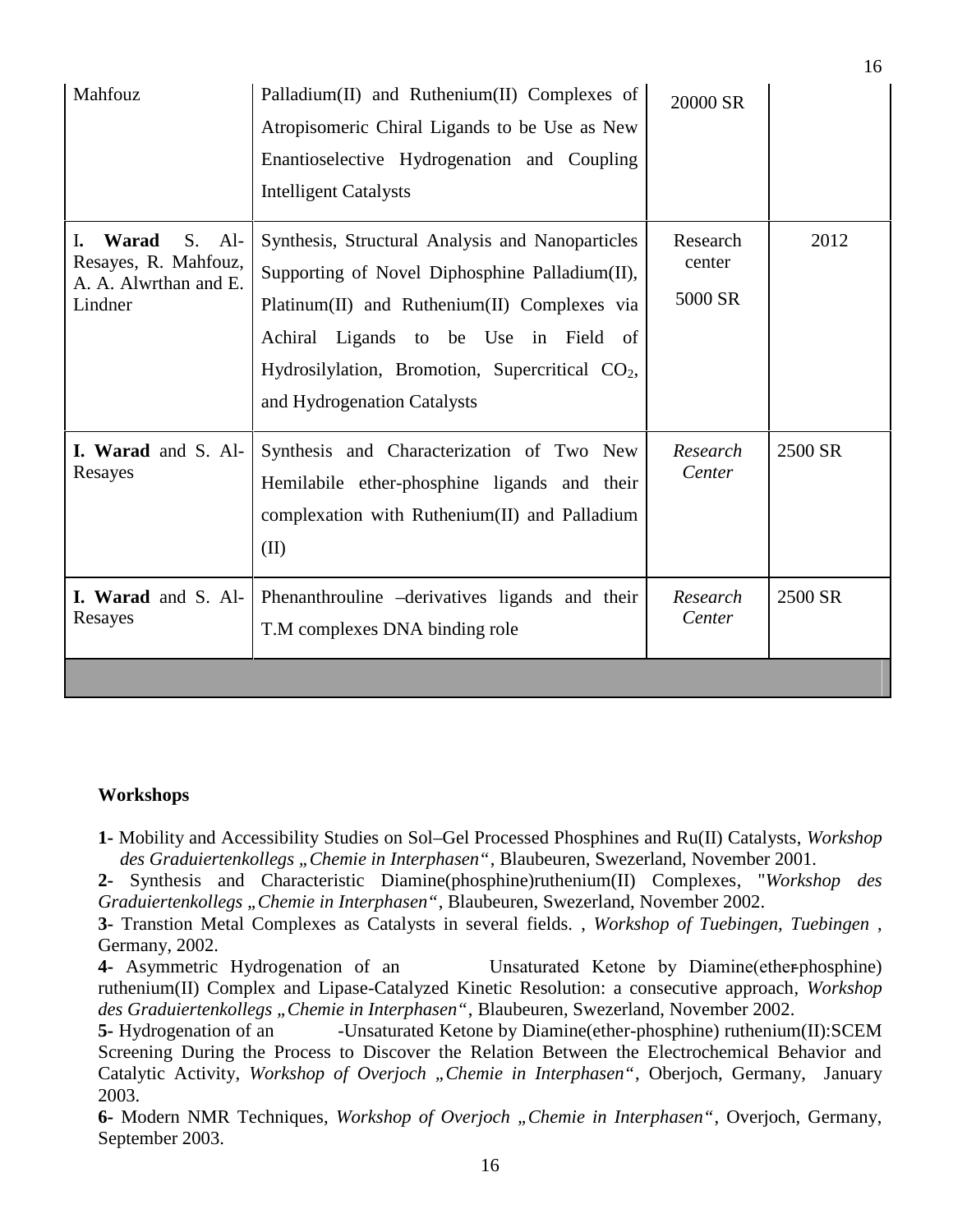**7-** Techniques to Separate B- Carotene from Natural Products Using Fixed-bed Capillary Column- LC- NMR. *Workshop of Tuebingen, Tuebingen* , November, 2003.

**8-** Surface Modification and Sol- Gel Chemistry. *Workshop of Ioannina "Ioannina University,* Ioannina, Greece January 2004.

**9-** Problems and Techniques in HPLC Separation. *Workshop of Munch Technical University (MTU) ,*

Munch, Germany, February, 2004.

**10-** New Inorganic-Organic Hybrid Materials Ruthenium Complexes for follow up HPLC Separation and Catalysis, *Workshop of Lauterbad, compact seminar, Lautergad*, Germany, March 2004.

**11-** New Inorganic-Organic Hybrid Materials for HPLC Separation Obtained by Direct Synthesis using Several Cross-linkers in the Presence of a Surfactant *Workshop of EKA Chemical-Sweden, Tuebingen*, Germany, April 2004.

**12-** Develop of the Chemistry Department Website in KSU. *Workshop of King Saud University,* Riyadh, KSA, September, 2007.

**13-** End of *Graduiertenkollegs "Chemie in Interphasen,* Wiengarten, Bodensay, Germany, October 2007.

#### *Education*

#### **Graduate**

1) B.Sc./Chemistry from An-Najah University –Nablus, June 1995 with very good average

#### *Post Graduate:*

2) Master/Physical Chemistry from An-Najah University –Nablus, March 1998 with excellent average entitle:

#### **Kinetics and Mechanism of Oxidation of Cysteine by Complexation Process Using Iron(III) and Nitrogen Chelate Organic Ligands DPKTH and Ferrozine**

3) Ph.D./Inorganic Chemistry (Catalysis) from Eberhard-Karls-Univ. Tuebingen 2003, Germany entitle:

### **Diamine(phosphine)ruthenium(II) Complexes and Their Application in The Catalytic** Hydrogenation of  $\Gamma$ , B-Unsaturated Ketones in Homogeneous and Heterogeneous Phase

4) Post-doctoral position for one year in Institute Of Organic and Inorginic Chemistry, Tuebingen 2003- 2005, Ak /Prof. K. Albert and E. Lindner.

#### **Hybrid Inorganic and Organic Material Mesoporous compound to be used in Catalysis and Chromatography**

5) Assistant professor at Department of Chemistry, Riyadh University, Saudi Arabia 2005-2006

6) Assistant professor at Department of Chemistry, Science College, King Saud University, Riyadh, Saudi Arabia 2006-2008.

**7) Associate professor at Department of Chemistry, Science College, King Saud University, Riyadh, Saudi Arabia 2008- 2012.**

**8) Full professor at Department of Chemistry, Science College, King Saud University, Riyadh, Saudi Arabia 2012- now.**

9) Associate professor at Department of Chemistry, Science College, An-Najah National University, Nablus, Palestine, 2013.

### *Specialization:*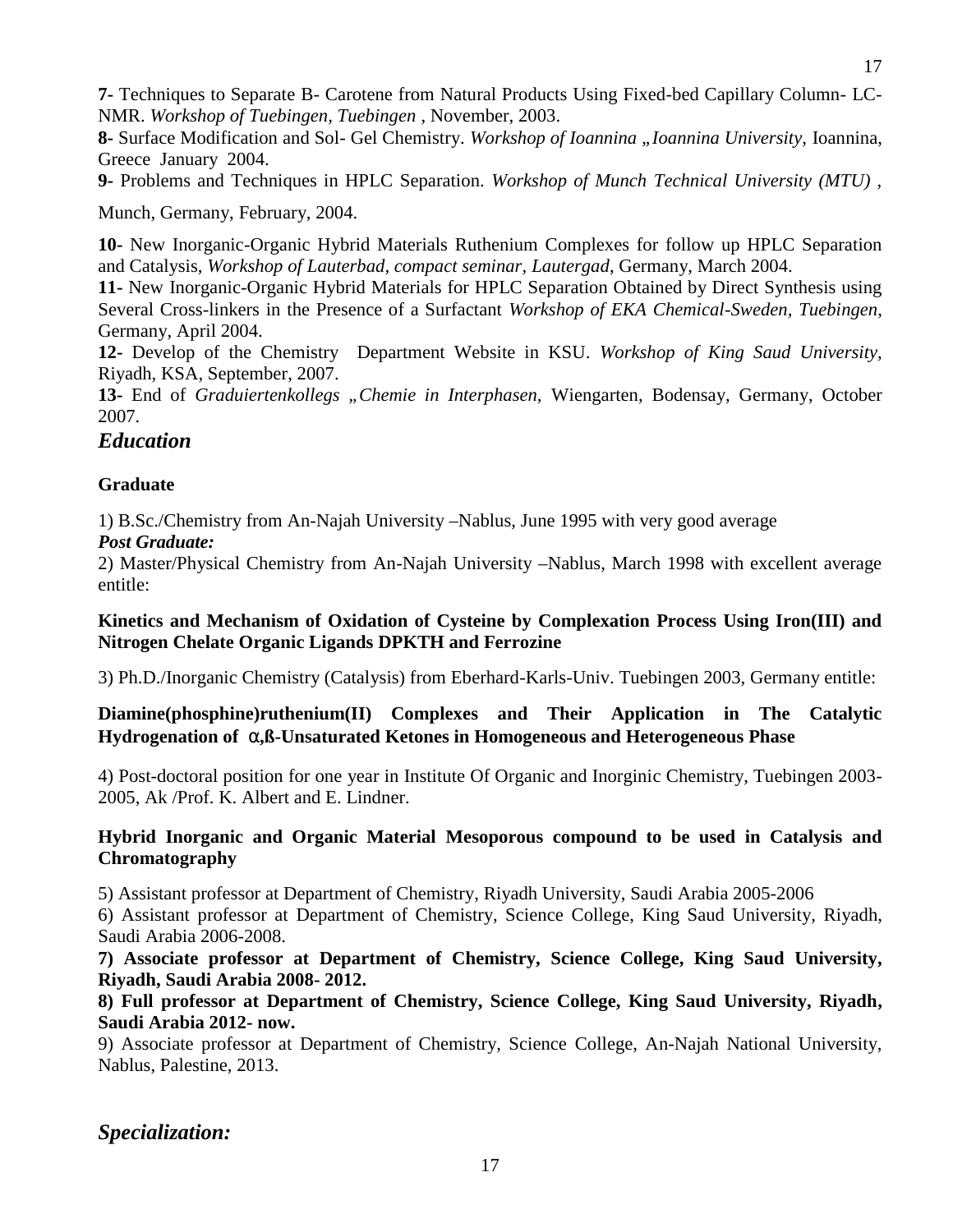Selective and enantioselective catalysts design, Hydrogenation, Solid state NMR, X-ray diffraction, Hybrid organic-inorganic material, Sol-gel immobilization of Gd-DOTA- complexes.

## *Area of Research Interest:*

1. Ligand design and synthesis (chiral and achiral), asymmetric catalysts. Complexes (Kinetics, preparation and application, electrochemical studies that coupled with organometallic subjects.

2. Sol-Gel and surface mgdifhcation immobilization. 3. Lipase-Metals coupling reaction.

4. HPLC chromatography packing and separation, Hybrid Inorgafic and Organic Material to prepare novel RP-stationary phase, nanoparticle

## *Languages:*

*Arabic*: Native language *English*: V. Good in speaking, reading and writing *German:* good

## *Computer Knowledge:*

Microsoft office and most well-known programs in Chemistry and Internet. (diploma).

## **Accomplishments**

1. Three years in Graduiertenkollegs,,Chemie in Interphasen Group (scholarships for specialists).

**2- Parallel Hydrogenation Technique Deign and Application.**

**3- Novel method to discover the relation between hydrogenation and electrochemical behavior of Ru(II) complexes the fastest method for synthesis.**

4- Two years postdoctoral position in Graduiertenkollegs,, Chemie in Interphasen Group.

**5- Solving several problems in field of complexation (inorganic) and phase separation (organic).**

**6- Certificated of Analysis from the Standard Reference Material (ASRM).**

**7- DAAD scholarship to teach and do research in Chemistry Department at Ioannina Uni. Greece.**

## **Fellowship Awarded:**

- Doctoral Research Work, from, the Inorganic Department, Tuebingen University Germany (2001- 2003).
- Post-Doctoral Research Work, from, the Organic Department, Tuebingen University Germany (2003- 2005).
- Research Advisor in EKA Chemical-Sweden company- project with Organic institute of Tuebingen University Germany (2003-2004).
- Study Visit from German Academic Exchange Service (DAAD), Ioannina University, Greece (Sep. 9, 2004-Nov. 11, 2004)

Study Visit from DFG (German Research Establishment), Tuebingen University Germany (summer 2005).

Study Visit from GK (Graduiertenkollegs), Weingarten, Germany ( summer 2007).

## **Skills**

Practice in the following instruments